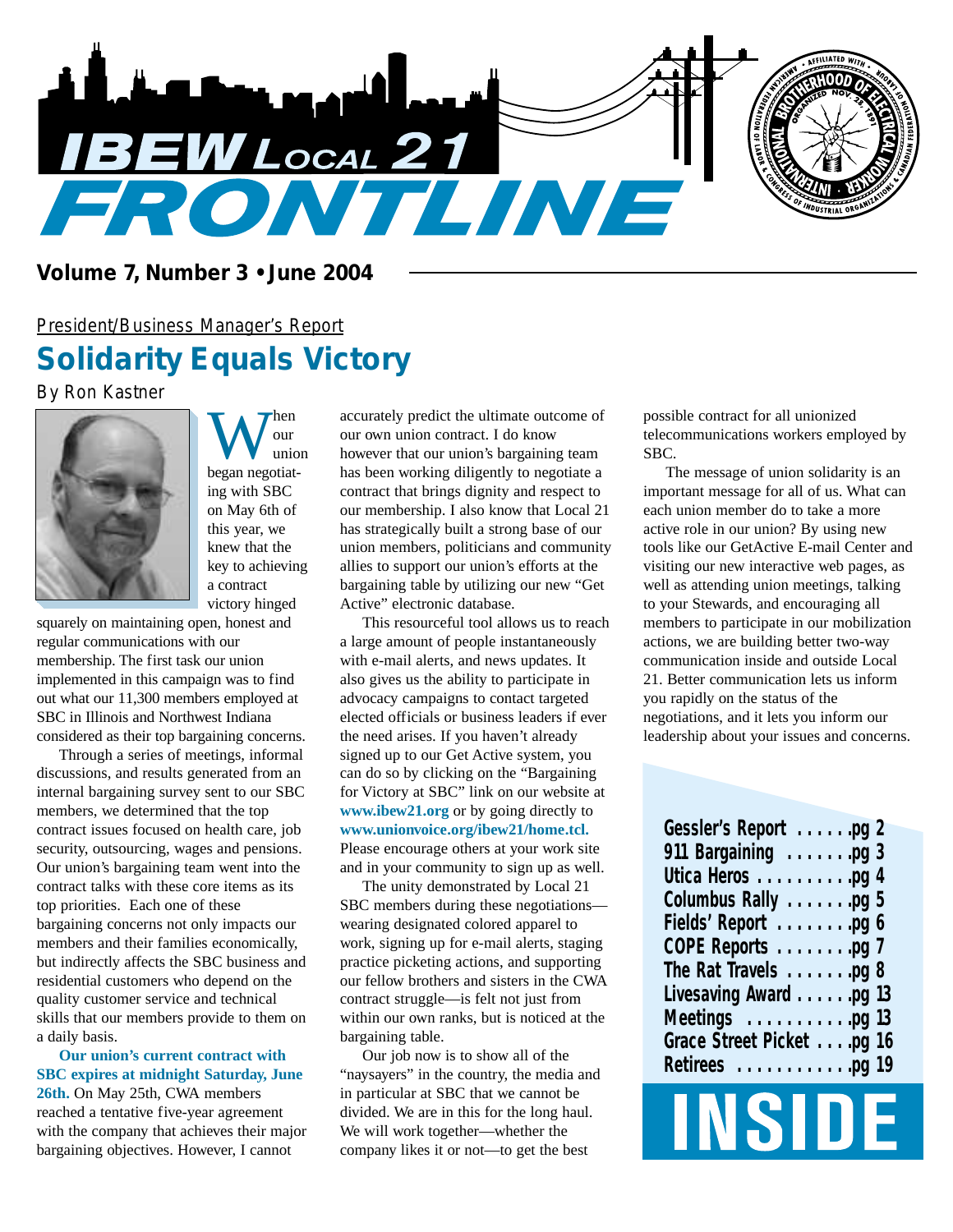# **FRONTLINE**

### **IBEW LOCAL 21 Official Bi-Monthly Publication**

International Brotherhood Of Electrical Workers Local 21, AFL-CIO/CLC

#### **IBEW Local 21**

1307 W. Butterfield Road Suite 422 Downers Grove, Illinois 60515-5606 Phone 630 960-4466 Fax 630 960-9607



**Website** www.ibew21.org

Newswire hotlines 630 415-2711 866 423-9582

#### **OFFICERS**

Ronald E. Kastner, *President-BusinessManager / Financial Secretary*

Rick Gessler, *Vice-President /Assistant Business Manager*

Jacquie Fields, *Treasurer*

Linda Corcoran-Cox, *Recording Secretary*

### **EXECUTIVE BOARD MEMBERS**<br>**Kevin Curran Alison Wat**

Bryan Smith

Kevin Curran Alison Watson<br>
Bill Lawrence Rosetta Shinn Bill Lawrence Rosetta Shinn<br>
Sim Noble<br>
Rosetta Shinn<br>
Rosetta Shinn Larry Schuler

#### **MANAGING EDITOR**

Tom Hopper email: thopper@ibew21.org Phone 630 960-4466 X223 Fax 630 960-9607

#### **EDITORS**

Larry Moeller e mail: ljm336@ameritech.net Nancy North e mail: nancy.north@comcast.net

Comments and articles are welcome and should be sent to the editors. Local 21 reserves the right to edit letters and articles, and to use items as space allows.

**Member: Illinois State Labor Press Association, Midwest Labor Press Association, and International Labor Communications Association, AFL-CIO/CLC**

# *Defending Your Rights on the Job*

*By Rick Gessler, Vice President /Assistant Business Manager*



A s a<br>
IBEW Local member of 21, each one of you has the added value of belonging to a union that is committed to protecting and defending your

rights on the job.

Too often as a labor leader, I hear horror stories of non-union workers being fired "at will" or being forced to work "off the clock" to finish a task meant for two or more people to complete.

Some companies, such as Wal-Mart, take even bolder steps by discriminating against workers based on their age, race or gender. In fact, Wal-Mart is currently facing the largest gender discrimination lawsuit in history with well over one million participants claiming that the company discriminated against its female employees in promotions, compensation and job assignments.

Unfortunately these retail workers do not have union representation or a union contract that protects them on the job. But thankfully you do.

A perfect example of how IBEW Local 21 is working on your behalf occurred in May when our fellow union brothers and sisters of the Communications Workers of America (CWA) staged a four-day walkout at SBC during their contract negotiations.

The 11,300 IBEW Local 21 members



"The Businessman's Lunch has been outsourced to a chef in India."

employed at SBC throughout Illinois and Northwest Indiana could not engage in a sympathy strike with the CWA because they were still working under their current contract. However, they were entitled under the law and under language written in the collective bargaining agreement to honor a picket line.

Based on a few **reports from the field that SBC management was threatening union members with discipline if they intended to honor a CWA picket line,** our union sent out an e-mail alert the day

before the strike occurred. It advised our members of their legal and contractual rights in this matter. We also told them to document everything they experienced - under no circumstances engage in an argument with SBC management over their rights. If they found themselves in any confrontational situation, they could invoke their legal "Weingarten" rights to have their union Steward present as a witness.

Sure enough, the company expanded their threats to our union members with disciplinary actions. To immediately counter this violation of our contract and the law, we filed an unfair labor practice charge seeking an injunction to have the company cease and desist from this activity. We also insisted that SBC stop communicating directly with our members in "captive audience" meetings to review and advance arguments in favor of their proposals, which undermined our collective bargaining process.

I mention this to you because without a union, a company who wields all of the control has virtually no checks and balances to prevent it from abusing its own power. While critics may claim that our government can intercede when problems like this arise, I would argue that our nation's laws, as they are currently written, are weak and outdated, and are also selectively enforced to protect the interests of big business.

It is therefore critical that we continue to remain a strong and active union that negotiates the best possible contracts to protect your workplace rights and help raise the wage and benefit standards of our industry and our communities. By working together and remaining unified, we can achieve that goal.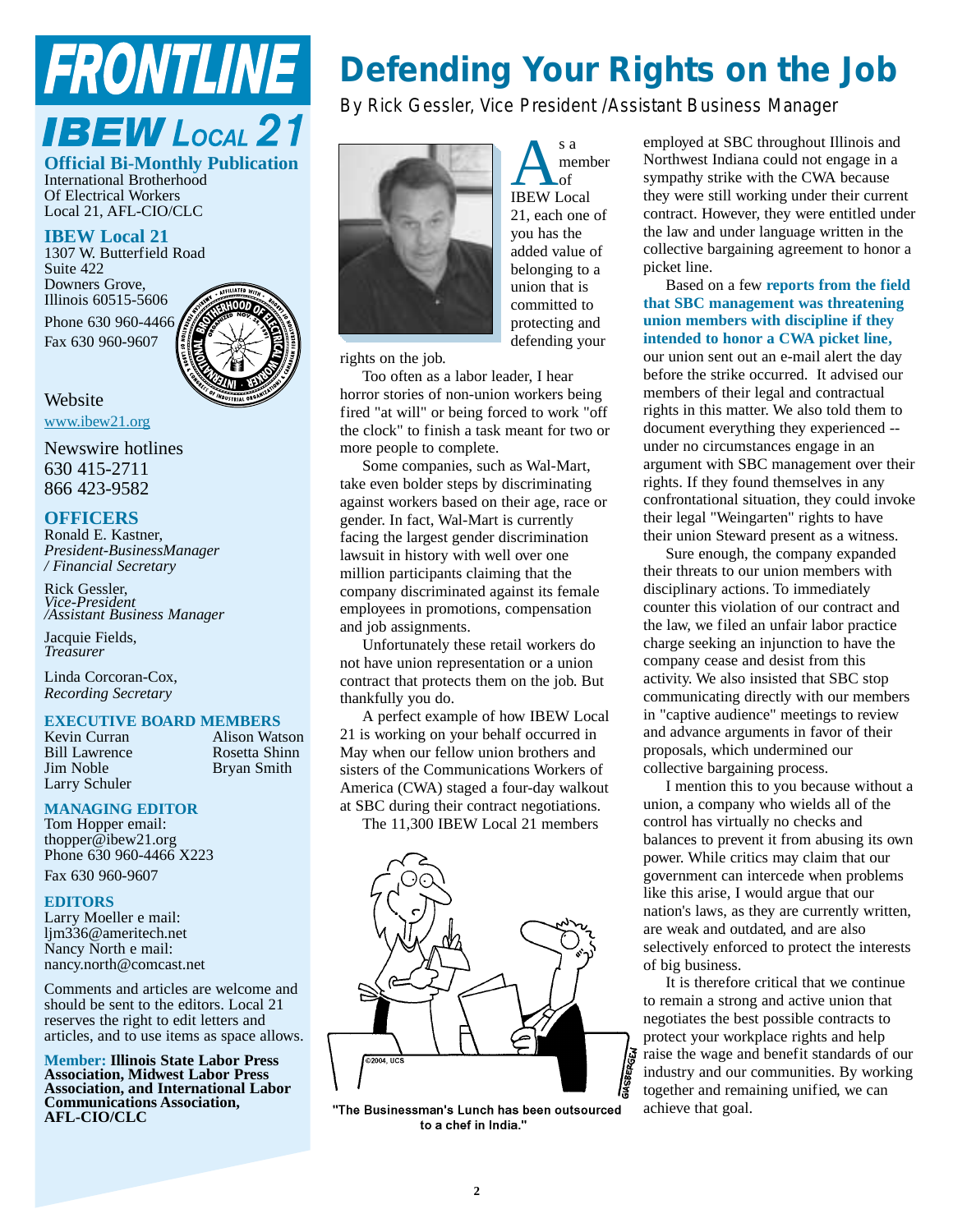# *Comcast Workers Return with Back Wages*

*By Jerry Rankins, Business Representative*



I took over<br>a year, but<br>the Union<br>was successful t took over a year, but the Union in bringing back six members who were laid off at Comcast. They returned with 85% of their

back wages and were made whole on benefits which includes vacation, sick time, 401K, and seniority time. Back on February 26, 2003, six Comcast workers were unjustly laid-off. On April 15, 2004, the Union was successful in a settlement with the company on the same day of the arbitration hearing. The company made it no secret that they were attempting to starve these workers and their families out. Management simply thought that these brave workers would not stand in principle and fight.

In July of 2003, the company made a ridiculous offer to bring back the workers with no back pay. This was their position up to the hearing date. The workers stood strong in believing that the Union would bring them through. The Union knew that this was an excellent case; the company in typical fashion had violated nearly every article of the contract. Welcome back Brothers!

**Settlement for the interim wage increase from 2001 was finalized March 11, 2004.** Comcast agreed to 63% in back wages for up to 200 employees at former Jones 134 & 336 properties. The settlement will be distributed to anyone hired or promoted after December 1, 2001. Also the employees subject will be placed on the new pay scale. In as much as these are great victories for the Union and the workers, still there is a war to be fought in the workplace. The company continues to drag its feet in bargaining. They continue to eliminate jobs and erode the bargaining unit through attrition and facility consolidations.

Since Comcast bought out AT&T Broadband, over 600 jobs have been lost in the Chicago market. They are quietly laying off workers, and eliminating positions and titles in the non-represented areas. The people who have lost their jobs don't have the opportunity to return to work at Comcast again, like our six brothers and sisters, because they don't have a Union contract. Don't lose your voice.

#### CITY OF CHICAGO 911

**The city continues to drag out bargaining—**even though this is the first time Local 21 will bargain the Unit 2 agreement, we have enough background to believe it will be the toughest negotiation in the nearly 20 year existence of the unit. The city has turned its back on working families.

"Never in the past 20 years have I seen such arrogance and lack of respect towards the unions from the city," said Dennis Gannon, president of the Chicago Federation of Labor—over 100,000 union members in Chicago, including Local 21.

For the first time in the city's history all unions representing employees of the city of Chicago have formed an alliance in an attempt to bargain the health care issue separately. The alliance met with the city on May 17, 2004 and has scheduled to meet again on June 16, in an attempt to get Chicago to agree to bargain health care with the alliance. The city's proposal raises health care premiums 400% plus annually, and any cost increase by the health care provider would be passed on to the members.

The city has proposals on the table to do away with the paid holidays, pay overtime only after 40 hours, and other concessionary proposals. Local 21 has made it clear that we are not interested in concessionary bargaining. We want to move forward in wages, benefits, training and overall better working conditions. Remember, the Union is only as successful as we're willing to become involved. Get involved and communicate with your bargaining committee representatives. For more information please call the hotline at 312- 409-5314.

Solidarity

# *Colombian Oil Workers Win, Stop Privatization*

*By Eric Lee of Labourstart*

**On 21 May I wrote to all**<br> **www.labourstart.org** particip<br>
asking for your support for the<br>
striking oil workers in Colombia. Your **www.labourstart.org** participants asking for your support for the response was fantastic; within just a few hours, nearly 1,400 of you sent off protest messages to the Colombian government. Five days later, the strike ended.

According to a report from the global union federation ICEM, the agreement will keep "oil reserves in the hands of the citizens of Colombia". The ICEM general secretary congratulated the Colombian oil workers union USO for their victory in a "strike to keep in Colombia what rightfully belongs in Colombia."

Around 250 USO members who were sacked after the government declared the strike illegal will retain their full pension rights and have an opportunity to win their jobs back through the arbitration process.

Colombian labour news is usually a litany of kidnappings, murders and other brutal acts of repression against trade unionists. It's good to be able to report on a victory for a change.

Please make sure to participate in all our online campaigns, here: **www.labourstart.org/actnow.shtml**



"Then, Patrick Henry said, 'give me unionization or give me death!""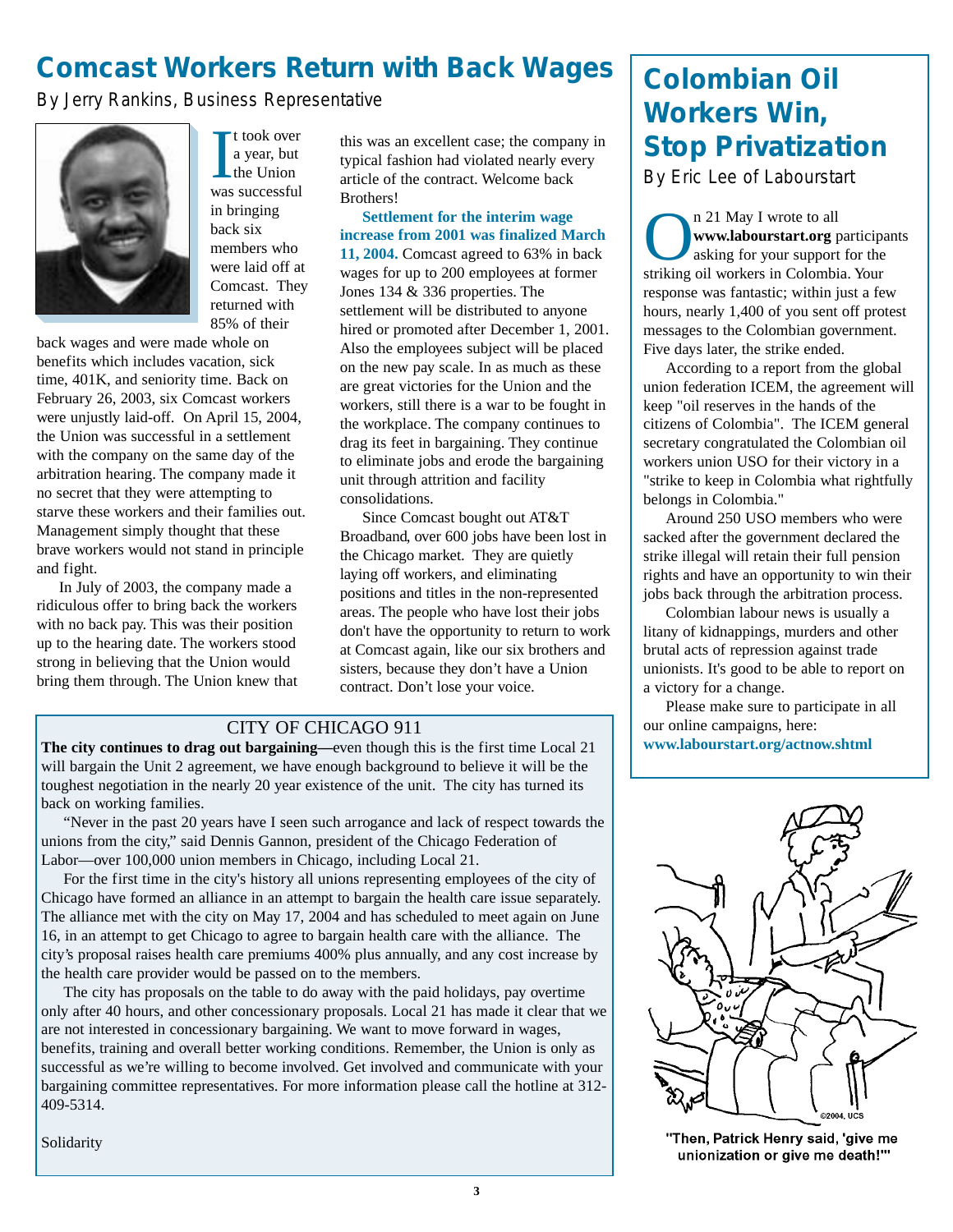# *Utica*

*By Terry Sheehan, Chief Steward With contributions from Mike Purkey*



Atornado hit the small town of Utica,<br>
Illinois on April 20, 2004,<br>
devastating 80% of the town. Eight<br>
townspeople lost their lives Illinois on April 20, 2004, townspeople lost their lives.

The town lost all electrical power and telephone service. IBEW Local 21 members worked long hours to restore all telecommunications service in Utica. Wind tore half the roof off the central office, when the rain started again the switch was damaged and stopped working. As a temporary measure the company placed a trailer outside the building and IBEW technicians spliced all the cable going to the remote CO so traffic could be routed to the host CO.

Congratulations to all the IBEW Local 21 members who worked to restore telecommunications in Utica and aiding a town in need of help.





*Photos byTerry Sheehan and Mike Purkey*



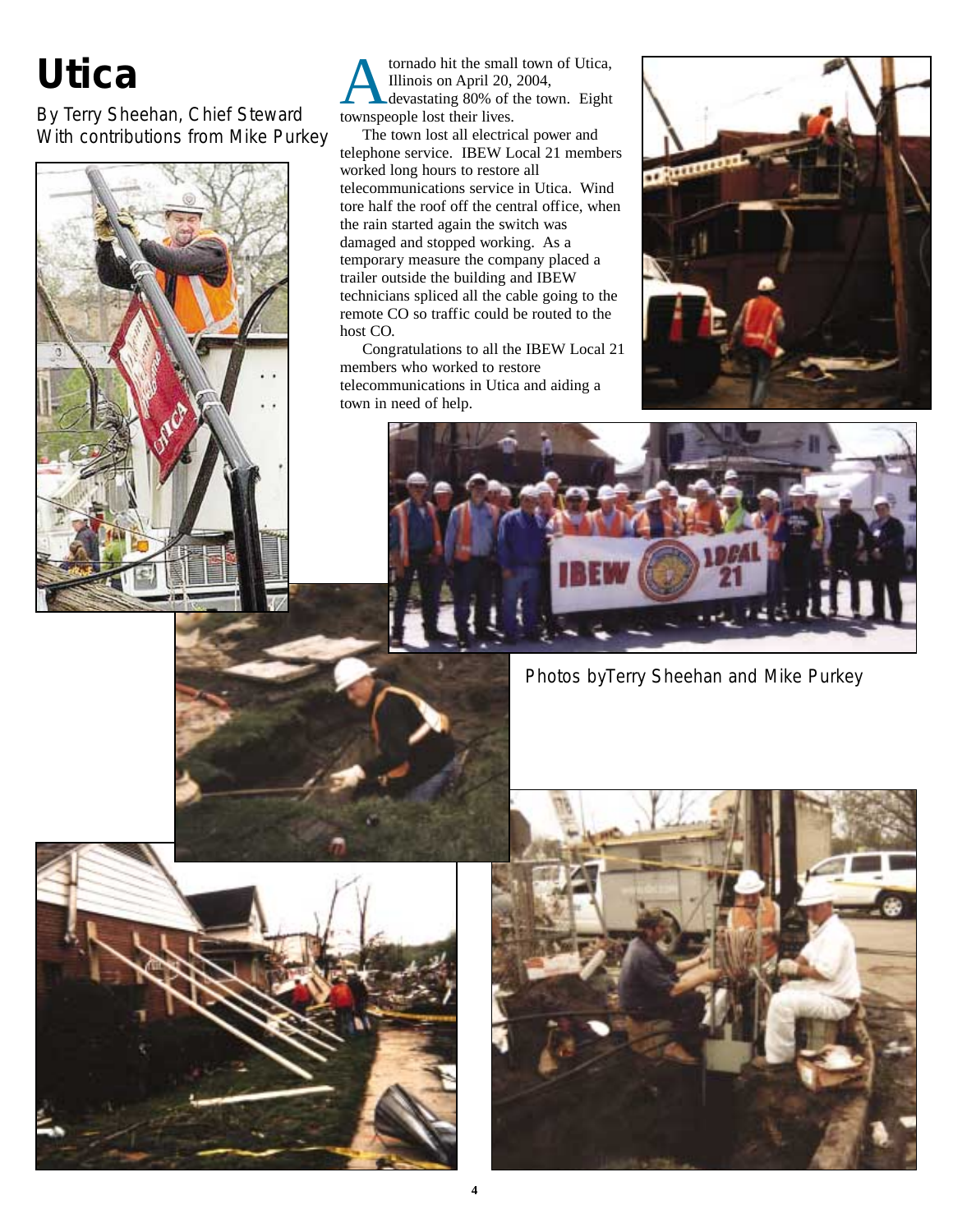

#### *President Ron Kastner and CWA District 4 Vice President Jeff Rechenbach*

# *CWA and IBEW Rally For a Fair Contract*

n April 29th and 30th President Ron Kastner lead a<br>busload of Local 21 Volunteers in a show of solidar<br>with our brothers and sisters in the CWA in Colum<br>Obio The highlight of the trin was a rally focusing on SBC busload of Local 21 Volunteers in a show of solidarity with our brothers and sisters in the CWA in Columbus, Ohio. The highlight of the trip was a rally focusing on SBC's intention to charge a Health Care Premium to active and retired members.



*Featured Speaker Jerry Springer with Local 21 Members*



*Local 21 Members listen to speakers*

*On our way to the Rally*

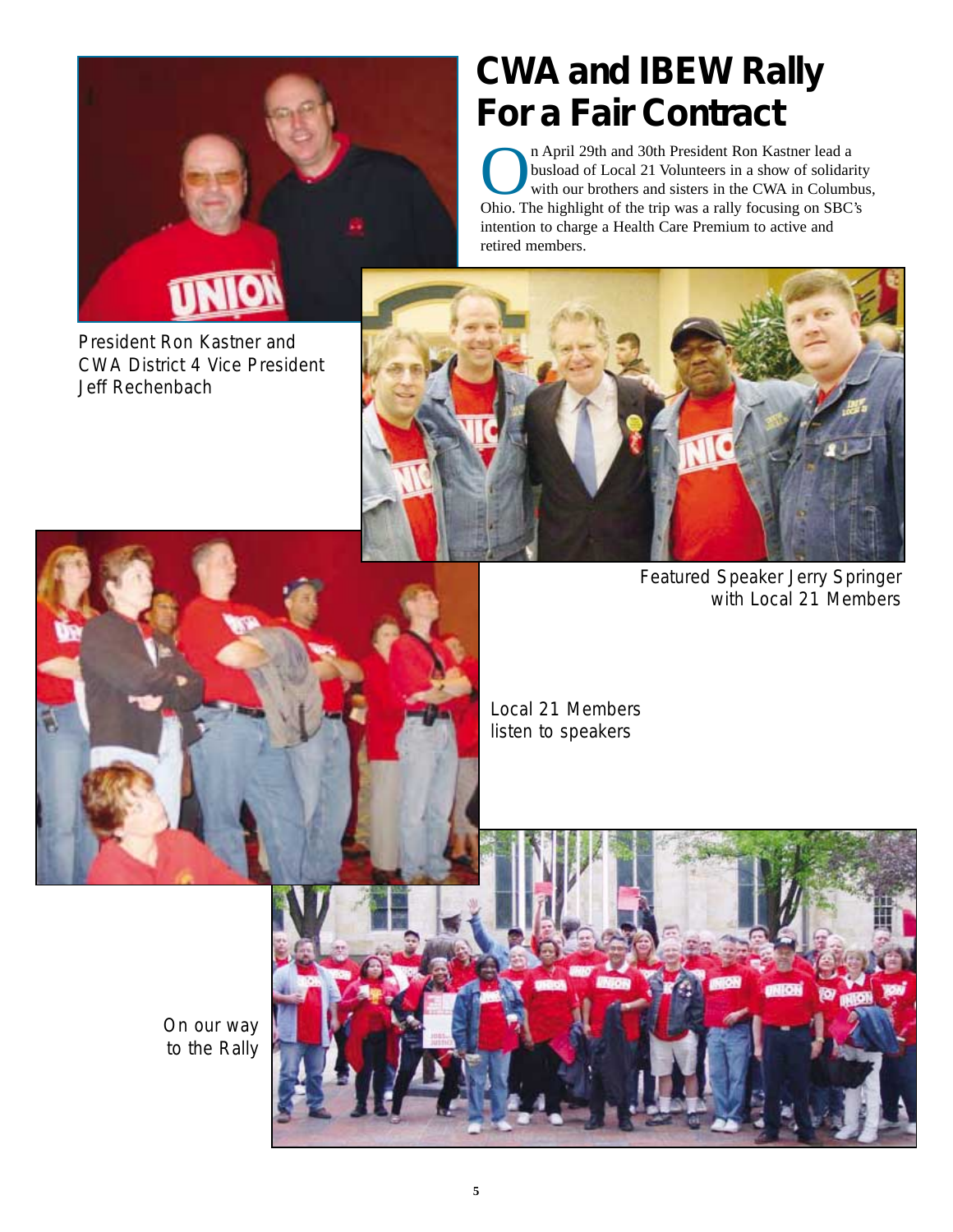#### *Union Structure Explained Part 7: The Vice-President By Jacquie Fields, Treasurer*

In this s<br>
explain<br>
our uni<br>
structure, I

began with the staff positions appointed by the Business Manager. Then I explained the

n this series explaining our union



role of the first of the elected staff positions: the Executive Board members, the Recording Secretary and the Treasurer. Now I'll explain the role of the Vice-President as well as his appointed role as the Assistant Business Manager.

The IBEW Constitution describes the

function of the office of Vice President: The Vice President shall preside at local union meetings and otherwise discharge the duties of the President when the President is absent. Render assistance as directed by the President.

In the case of Local 21, President Kastner appointed the elected Vice-President to the position of Assistant Business Manager, so he has additional duties. As Assistant Business Manager, the duties are expanded to assist the Business Manager in negotiations with the proper levels of authority for the various companies where we represent our members. Examples include the Presidents of each individual department, as well as with the CEO of the companies. The

Assistant Business Manager also works with the Business Manager in deciding which grievances will go to arbitration. He also works closely with the Local's attorneys and Business Reps on future as well as present arbitrations.

In our next issue, as I go over the duties of the Business Manager, please keep in mind that the Assistant Business Manager is as involved, as they are a very cohesive team who work very well together.

Rick Gessler is your elected Vice-President, appointed Assistant Business Manager. I have the privilege to witness his efforts on your behalf daily. He is someone this membership should be very proud of.

# *Restoring the Right to Organize*

**Part 1: Why Workers Want Unions**

*By David Webster, Business Representative*



I ne past<br>International Section<br>International Section Products<br>International Section Products<br>International Section Products<br>International Section Products<br>International Section Products<br>International Section Products<br>Inte n past issues of the *Frontline* me talk about difficulties workers face when trying to form a union in their workplaces.

Our society--even the majority of union members--doesn't know what happens to workers when they try to form a union. When workers try to form unions, employers routinely respond with campaigns of intimidation, coercion, misinformation—and even by firing their employees. Federal law protects workers' freedom to form a union—in theory. In reality, when America's workers seek a voice on the job, they struggle to maintain their basic workplace right: the freedom to join a union.

The AFL-CIO is gearing up for a campaign to combat this lack of knowledge through an **educational program called the Voice at Work.** It is a national campaign to restore the freedom to form unions and bargain collectively. These are rights that we supposedly have now, but with laws so weak these rights have effectively been lost in the shuffle. Studies show **the number of workers who want unions is more than three times the number of workers who belong to unions now.**

In this four part series I hope to give you the basics on an educational program that will shine a light on the situation and make our society sit up and take notice of what happens to Americans every day. Part one will discuss why workers want unions. Part two will explore why America needs unions. Part three will show why workers can't get unions and part four is what we're doing about it.

#### **Part one – Why Workers Want Unions**

Recent polls indicate that over 42 million workers would join unions if they could. This is true for many reasons. First is the union wage advantage. Union workers earn 26% more per week than those without a union according to the U.S. Department of Labor. The slogan "It pays to be union" is not just rhetoric. Next is the union health insurance advantage. 75% of union workers get health benefits compared with 49% of nonunion workers: 26 percentage points difference. Union workers have an advantage where it comes to pensions. 69% of union workers have guaranteed pensions compared with only 14% of nonunion workers.

All these statistics boil down to a better quality of life: a home, doctor visits for sick children, a college education, vacations, more discretionary income and the time to enjoy it.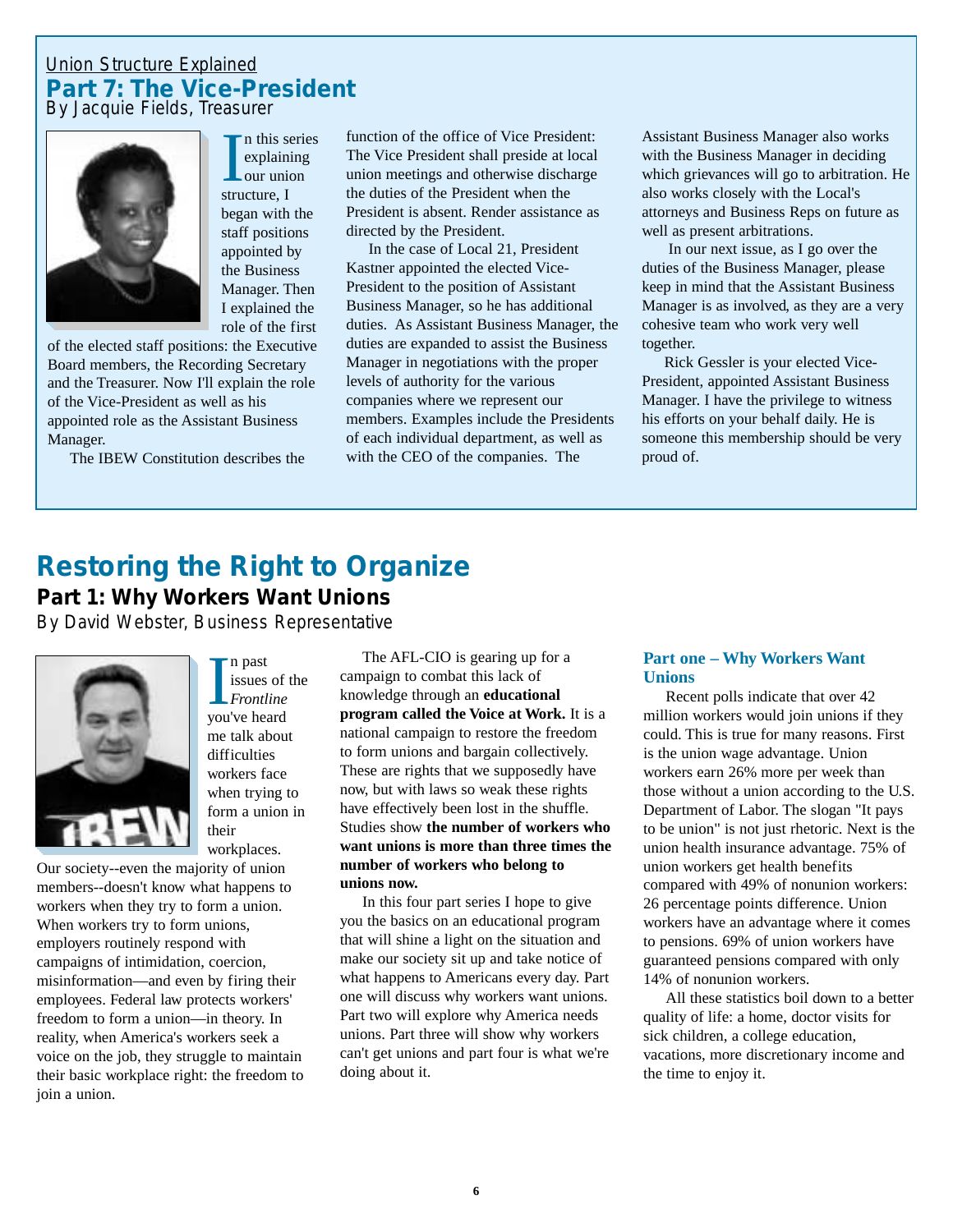### *COPE Report Taking It Back in 2004*

#### *By Rosetta Shinn and Larry Moeller, Committee on Political Education*

 $\tau$  are preparing for the 2004 election battle that the anti-union, far right forces will be waging against our candidates. The IBEW, and all other unions, have steadily increased the voter turnout of union members for the last several elections. We must absolutely work hard to continue this positive, upward trend.

In the 2004 elections we must take the opportunity to determine the outcome in the targeted races by getting more of our membership involved. Through worker to worker and labor to neighbor programs, we must talk to our members, our families and our friends about the candidates and issues that are so important to all of us. We can begin to win some of the close battles in 2004 if we work harder to educate our union members on the important issues. Unions learned long ago that our hard fought victories at the bargaining table can be lost, in the legislative arena of Washington DC and the various state capitols, unless we elect our friends to political office.

The people we elect to public office at the local, state and national levels must address **issues** such as **the right to organize, the right to strike, the basic right to collective bargaining, civil rights and fair trade. Protecting workers pensions, health care benefits, Medicare, Medicaid and Social Security** must also be addressed. **Better education in our schools, environmental protections for clean air and clean water and strengthening occupational health and safety regulations,** must also have a priority on our legislative agenda.

Corporate America and this administration have an agenda to weaken and undermine labor laws and reduce the protections and benefits that we currently enjoy. We cannot allow this to happen without a fight.



#### IBEW members attended Kerry Rally 3/9/04 Chicago's Union Station

It is not really surprising to learn that many of our so-called elected representatives don't know anything about workers' rights or even how a labor union works. They often listen to lobbyists of the company and industry-sponsored political action committees. Many times the only way that elected officials hear our side of the issue is from union members such as **YOU!** This is a very important part of the IBEW 21's political activist's mission and duty. You are the first line of defense in the battle to get our message to other union members, their families and to our elected representatives.

#### *COPE Report Politics Impacts Our Jobs By Dennis McCafferty, Committee on Political Education*

Alittle more than two years ago,<br>SBC approached our Union as<br>for our help. They claimed the<br>future of our industry was in trouble SBC approached our Union asking future of our industry was in trouble. With the combination of dropping revenues due to line loss, unfair regulatory restrictions on DSL, and subsidized competition from non-union companies, (all of which they claimed were the driving force behind the lay-off of 2002) their predictions of gloom and doom were very alarming to say the least. It was at this time that Local 21 put its legislative lobbying and organizing skills to the test.

Now, lo and behold, less than 1 1/2 years later SBC is now in a position to solidify their market share:

- 1. Their entry into the long-distance market is exceeding even their own expectations.
- 2. They are now the nations largest providers of DSL by almost a 2 to1 margin.
- 3. The re-evaluation of UNE-P rates is continuing. In January 2004, they received a 30% increase in the State of Indiana, with other states set to rule in the very near future.

4. And their profits in 2003 jumped up 47% to over 8 Billion Dollars.

Local 21 saw that we were rewarded for our efforts with a promise of no further layoffs for the duration of the contract. So you would think SBC's problems were solved, wouldn't you? Well, guess again. Because it's always something with these guys. Now they claim the rising cost of health care jeopardizes their enormous profit margin. We believe that's something that needs to be dealt with on a national level. But the fact remains that they continually want to put the burden of solving their problems squarely on the shoulders of their employees. And that's NFG.

It all boils down to two things, GREED AND ARROGANCE. I believe there are right and wrong ways of treating people in this world. And just like those other Texans in Washington, D.C., these people haven't got a clue. But we're going to teach them aren't we? You're damn right we are!

Okay, now that I'm done preaching, **let's get down to politics**. Thank you all for your support of the C.O.P.E. endorsed candidates in the May 4th Indiana primary. Most especially Linda Lawson in the 1st

District. She is truly a friend to labor and we need to keep her in Indianapolis.

Now we need to get to work and prepare for the main event in November. Because if we don't retain Democratic control of the Indiana State House of Representatives, if we don't send Pete Visclosky back to Congress, if we don't elect Joe Kernan as Governor, if we don't send Evan Bayh back to the Senate, and if we don't show Bush the door in 2004--we run the very real risk of this state becoming a "right to work" state.

For those of you who don't know, "right to work" is anything but what it sounds like. "Right to work legislation" actually strips unions of their right to organize workers and was designed to help the big fat-cat corporations get around having to negotiate or honor collective bargaining agreements. And if that should happen, organized labor as we know it will be in deep s\*\*\* not only in Indiana but across this country as well. So get involved in the fight to protect our livelihoods and our futures!

#### **ACTION ALERT!!!!**

The Bush attack on overtime is set to take effect on August 23rd. It's not too late to act. Contact your congressman now. Visit our website at **www.ibew21.org** to find out how or contact a C.O.P.E. Director. Thank you for all that you do.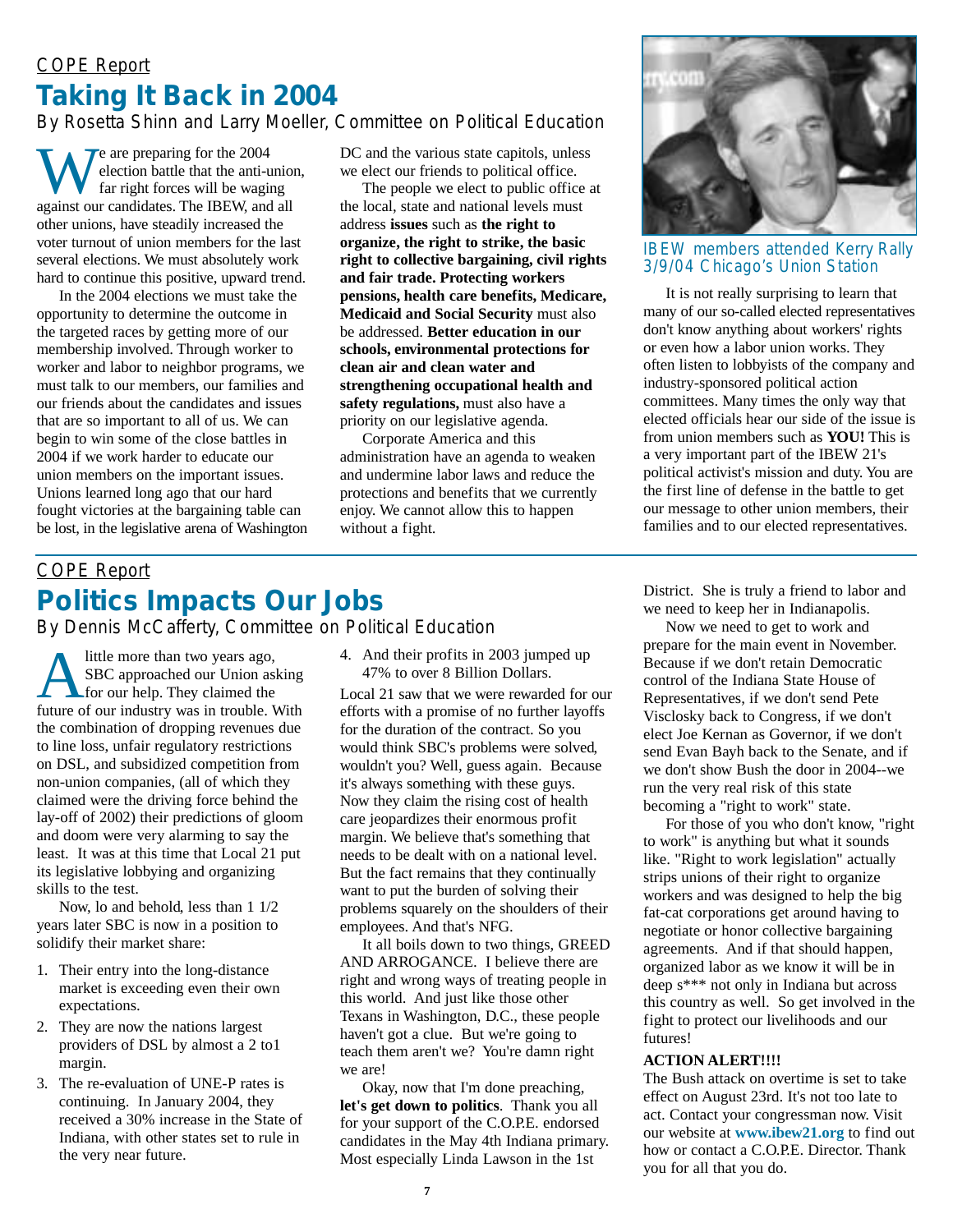# *The Country Rat and the City Rat*



*University Park Garage Photos by Terry Sheehan*

EOOK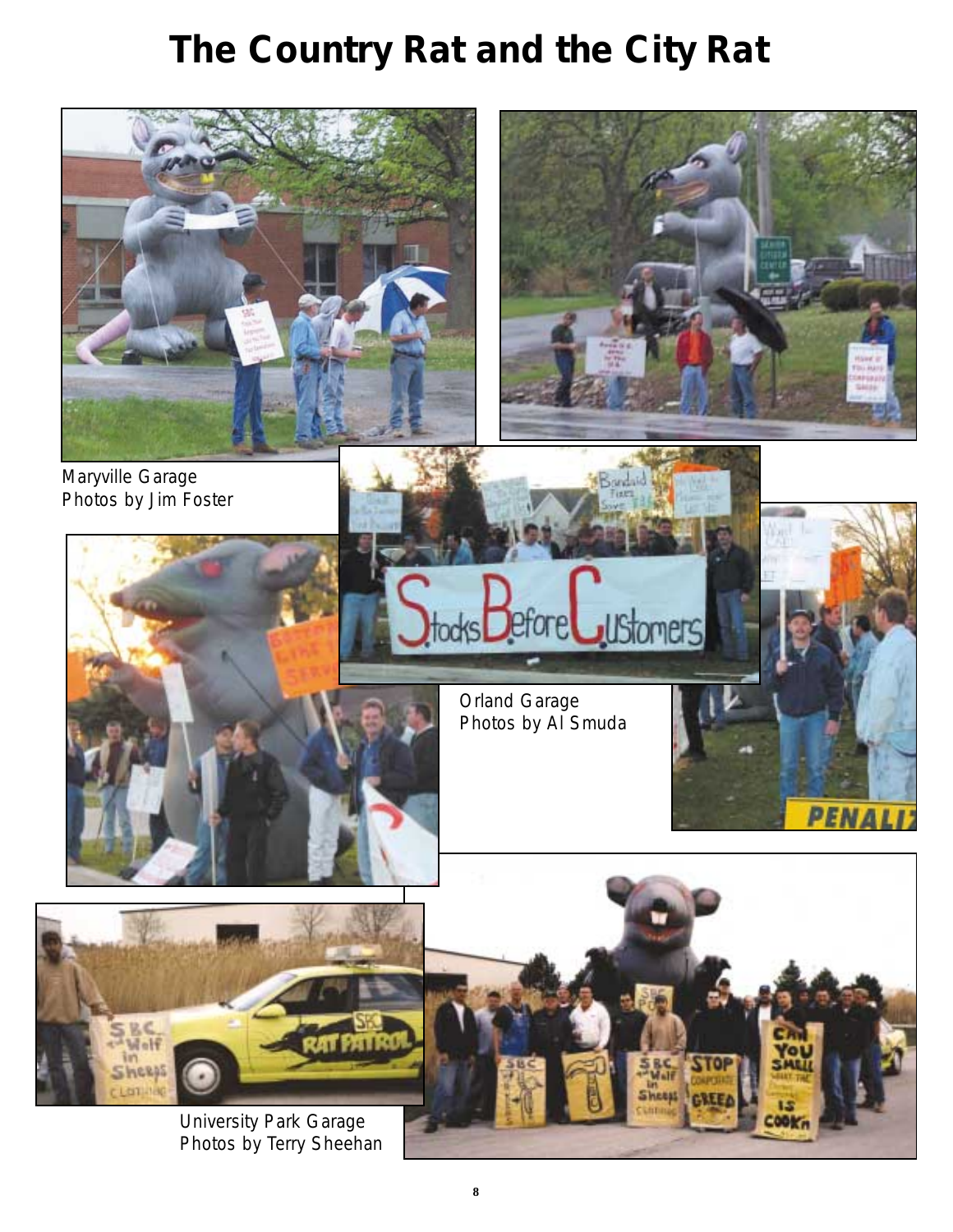#### *Outstate News The Rat! By Jim Foster, Business Representative*

The company found out that IBEW Local 21 is statewide when the **Rat** showed up downstate at the Maryville I&R/Construction garages. Ongoing issues of contractors setting poles, and loans back and forth between garages and title groups, sent the **Rat** packing along with members doing an informational picketing in a show of solidarity. I don't want to say the company was **rat**tled, but the **Rat** was set up at 6:00 a.m. and by 6:15 the Maryville police were at the site, responding to a call from local management. The police and the manager left, but the **Rat** stayed until it was time for the techs to start work. Nice work guys.

Anyone wanting bargaining updates can receive them through email from the union office by going to the website **www.ibew21.org** and sending your email address to Tom Hopper. Stewards should be getting picket rosters together so they will be ready if needed. Contact Mike Roach or me at 217 433-0070 with any questions.

#### **Vermillion County**

The non-judicial contract was ratified on April 28th by a 95% YES vote. Improvements include wage increases of 8.5% over three years, a longevity package starting the 2nd and 3rd years, and one half of any insurance premium increase picked up by the employer in the 2nd and 3rd years. There is also language allowing the Union to sit in on any meetings with insurance agents or to bring in agents to work jointly with the county to try and establish a health care package that all members can afford to join. Another improvement is new employee orientation meetings allowing the Union to meet and sign up new hires.

The judicial vote was taken on May 5th and was rejected by a 55% NO vote. The members voted down a 9% wage increase over three years along with the same changes as the non-judicial contract. Calls have been made to a federal mediator and the county bargaining team to set up new dates to return to the table. Since this is a government contract the SLRB and the International are being contacted to discuss strike legalities, if bargaining with the mediator fails. The Union Hotline will be updated as more information becomes available.

#### *Strikes, Overtime Junkies & Tales of Woe By Michael Sacco, Business Representative*



**O**<br>
21st the CWA<br>
called a 4-day 21st the CWA strike that impacted Local 21 members. Our brothers and sisters had a to make a tough decision of conscience

when they approached work and saw that picket line. What did they think? "Who gives a crap," "Whoopee, a day off!" "Where's that entrance the company promised?" or, in most cases, "That could be me," or "This is my fight too."

I won't second-guess anyone's motives, not any of our brothers and sisters and certainly not the CWA leadership, who I think executed a shrewd tactical action against SBC. I'm proud that so many Local 21 members supported our fellow SBC employees.

The bosses, of course, were shocked and scared. Deer caught in the headlights so to speak. Instead of bolting for safety, many ran toward the onrushing car in "attack". The results were a bloody mess. Bosses violating people's constitutionally protected rights. Bosses violating employment law. Bosses violating the contract. Fortunately, most members knew to contact the union. If they called you at home to see if you would cross the picket line, they owe \$65 for each call.

If they called to cancel your vacation because you honored a picket line (yes, we do have bosses who can't read that CWA and IBEW are different unions) and you respected their authority and came to work, they owe you premium pay for the whole week. If they threatened and/or intimidated you at anytime before, during or after the strike, call your union rep to offer testimony with the National Labor Relations Board. Our Union has filed serious charges against the company for their "Keystone Kops" behavior. It was genuinely scary to the folks who were victimized by it.

**One benefit of the strike is that now thousands of people know their rights and what it feels like to honor a picket line.** This is valuable experience, especially since our last strike was more than 20

years ago. Now we know for sure that we can't get fired for respecting a picket line. We know that the company was unprepared for our absence at work because they thought we didn't care about anybody but ourselves. They fell to pieces when faced with our solidarity. Most important, we got that warm feeling of being part of something bigger. A movement. Our movement. **Our Labor Movement.**

We also learned where some of our weak links are. Our Union is only as strong as its weakest link—those who crossed the picket line and the handful who acted irresponsibly while honoring the picket line. Like everything in life, practice makes perfect. If we're in this situation again, do the right thing—all of you! It makes all of us stronger—to a limit. Which brings me to a final word about something that has bothered me for years—our **addiction to overtime at SBC.** People discouraged me from talking about this for fear of p\*\*\*ing people off. It's time to speak out because of something I heard after the CWA strike. Several people who crossed the picket line made a big show out of high-fiving each other and bragging about how much money they made as scabs taking as much overtime as they could work. About how the bosses bought lunch, etc. They did this to gloat over the sincere people, some of whom lost 4 days of pay. Their behavior failed to make the others feel like chumps, but it drove a wedge between workers at a time when we need to be tight. In other areas, scrapping over crumbs of overtime divides us and makes us weaker.

As an agent for the union, I don't get overtime anymore, so I've learned to live on a steady pay check. Overtime money can't be counted on—it could stop tomorrow. Self-discipline makes us all stronger. What about the 450 or so of our brothers and sisters who are still on layoff? 2080 hours equals one job. How much of somebody's job did you take?

These are days when we are making history with our solidarity—or lack of it. Will you be proud of what you did or ashamed? What will you tell your kids you did to ensure a better future for them? I offer these thoughts with respect for everyone in our Union. Memories are long and sweet for the righteous. Solidarity.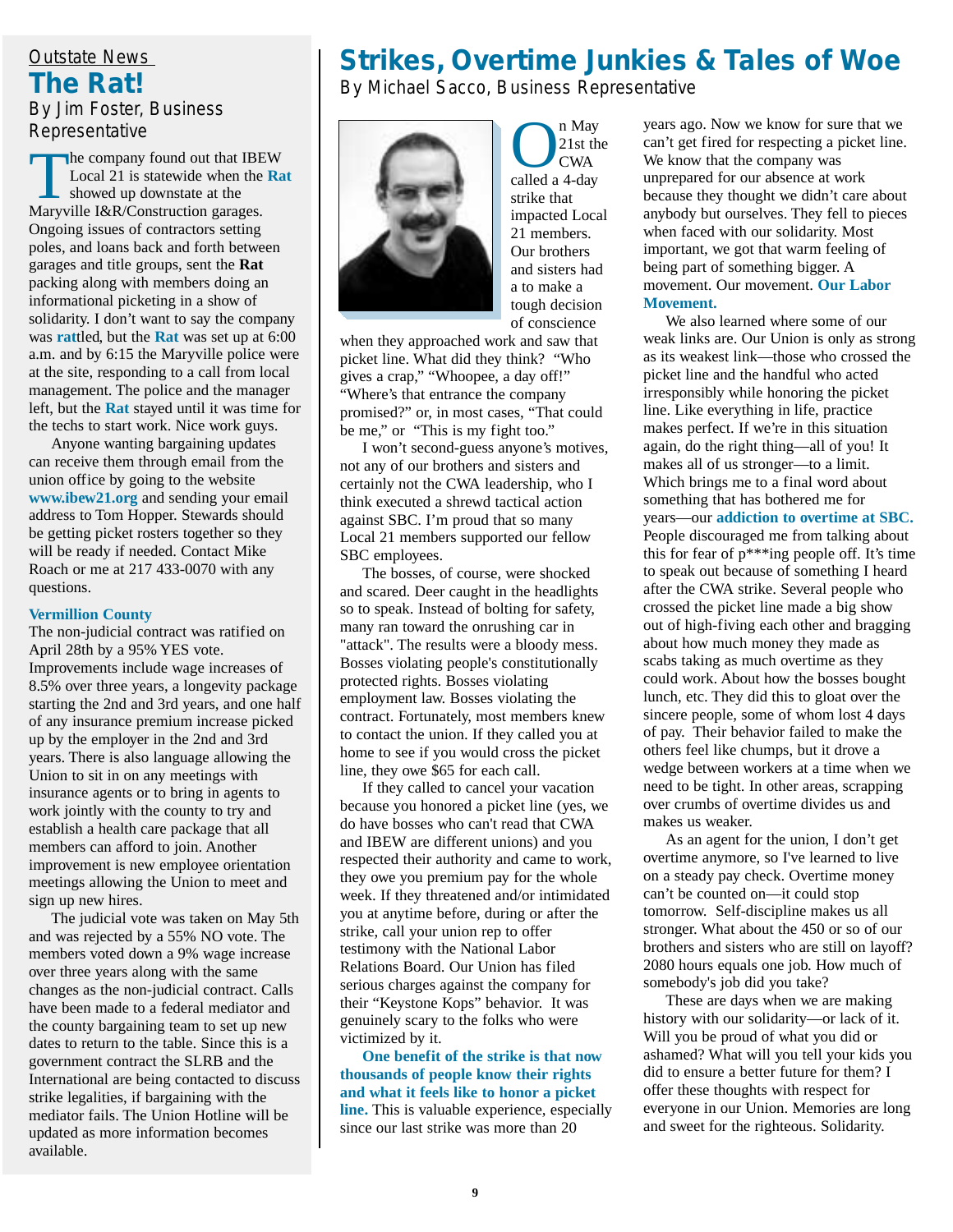# *Movie Auditions*

*By Nancy North, Area Steward*



Almost<br>
everyon<br>
likes the<br>
movies—in the everyone likes the theater or on television. Most everyone roots for the hero to win. It's hard to identify with the action hero, who with

guns blazing, destroys the forces of evil in huge explosive fireballs. The heroes we identify with are the people who face trouble with courage—sometimes ordinary difficulties like illness, other times dangers created by greed or evil.

The most believable stories show a hero developing strength of character before he is faced with a crisis. The movie spends time on the complexity of the choice. One of the best moments is in *It's a Wonderful Life* after the death of George Bailey's dad. The board of the building and loan will keep it open, but only if George stays on, otherwise "they'll vote with Potter." Emotion plays across his face—all the character's own dreams of education and adventure fighting with the belief in his dad's values. Values win out—decent housing for everyone at an affordable price and the belief that the rich and powerful should not always get their own way. George turns back into the room, he chooses to be a man of principle.

We aren't often confronted with those dramatic choices, but tension started building when CWA gave SBC their 30day notice of intent to strike. Tension rose with each 24 hour extension. Our office handles orders for business customers in all the Midwest states, and there is the possibility work from other centers could be routed to us.

"What should we do if they picket the building?" people asked me.

"You have the legal right to honor a picket line—protected by law and article 5.03 of our contract." I'd reassure them.

"Where will they be? At the front door? What about the back doors? Will they stand at both driveways? What if they're out on 22nd Street and we can't see them?"

"I don't know. I don't know. I don't know." I kept believing everyone would stand together if they only knew the facts.

"What will happen if I honor the picket? I can't afford to be charged on my attendance record."

"It's not a regular absence. It has a special e-link code MWSX which 'is excluded in absence management tracking for disciplinary action purposes' not like SICK or MUNO."

Finally in a whisper some asked, "What about you?"

"I can only say that as a person of conscience, I would not cross a picket line."

While some wrestled with the dilemma, others confided quietly that they wouldn't cross the picket line. They were people a director might not cast as a hero—not bold and daring men and women, just individuals of conscience.

"I wouldn't cross, my dad was a steelworker and I remember all the times he was on strike."

"I wouldn't cross, it's not right. We all have to stick together because our contract is next."

The CWA announced the four-day strike. By Thursday afternoon, tension in the office was almost palpable. What if? What if? What if!!! Friday morning dawned with disbelief—there were no CWA members picketing our building. No one had to choose, at least not that day. No picketers on Monday, and Tuesday it was all over. We heard later that several thousand IBEW sisters and brothers made the heroic choice at other buildings. We're proud of them. Our contract is next.



"When I was a kid I wanted to join the circus. I've succeeded beyond my wildest dreams."

#### *The YO(U) in Union By Tom Hopper, Business Representative*

In nearly every union organizing drive,<br>management attempts to confuse and<br>brainwash their workers, making them<br>think that the "Union" is a third party. The n nearly every union organizing drive, management attempts to confuse and brainwash their workers, making them bosses ask the workers over and over, why bring in a "Union" to fix your problems when we can work out our issues alone? The reason? By painting the "Union" as an outsider, they hope that its employees never come to the full realization that the "union" is made up of the people in it. It's all about power.

This is also true at contract time, when we must mobilize to get a good contract. Member involvement is essential to our growth, our strength, and our success. Successful organizing, problem solving at the worksite, political action, and contract negotiations all rest on our ability to mobilize our membership. Why Mobilize? Because THE STRONGER THE UNION THE BETTER THE CONTRACT!

What is Mobilization? Mobilization is a continuous process of organization, education and collective action.

**Organization** = Setting in place the internal local network to effectively communicate with each other, electronically, face-to-face, and one-onone.

**Education** = Learning about issues that confront us and what we can do about them as a union.

**Collective Action** = Doing something collectively to win changes.

The SBC contract expires in just a few days. At this critical time, as members of our great union, the International Brotherhood of Electrical Workers, we must all ask ourselves, are we organized, educated and active? If the answer is no, we must do better. Each and every one of us. If the answer is yes, we will win, together. That's what a union is all about.

*"Those who profess to favor freedom and yet depreciate agitation, are people who want crops without ploughing the ground; they want rain without thunder and lightning; they want the ocean without the roar of its many waters. The struggle may be a moral one, or it may be a physical one, or it may be both. But it must be a struggle. Power concedes nothing without a demand; it never has and it never will."*

Activist Frederick Douglas, well over one hundred years ago.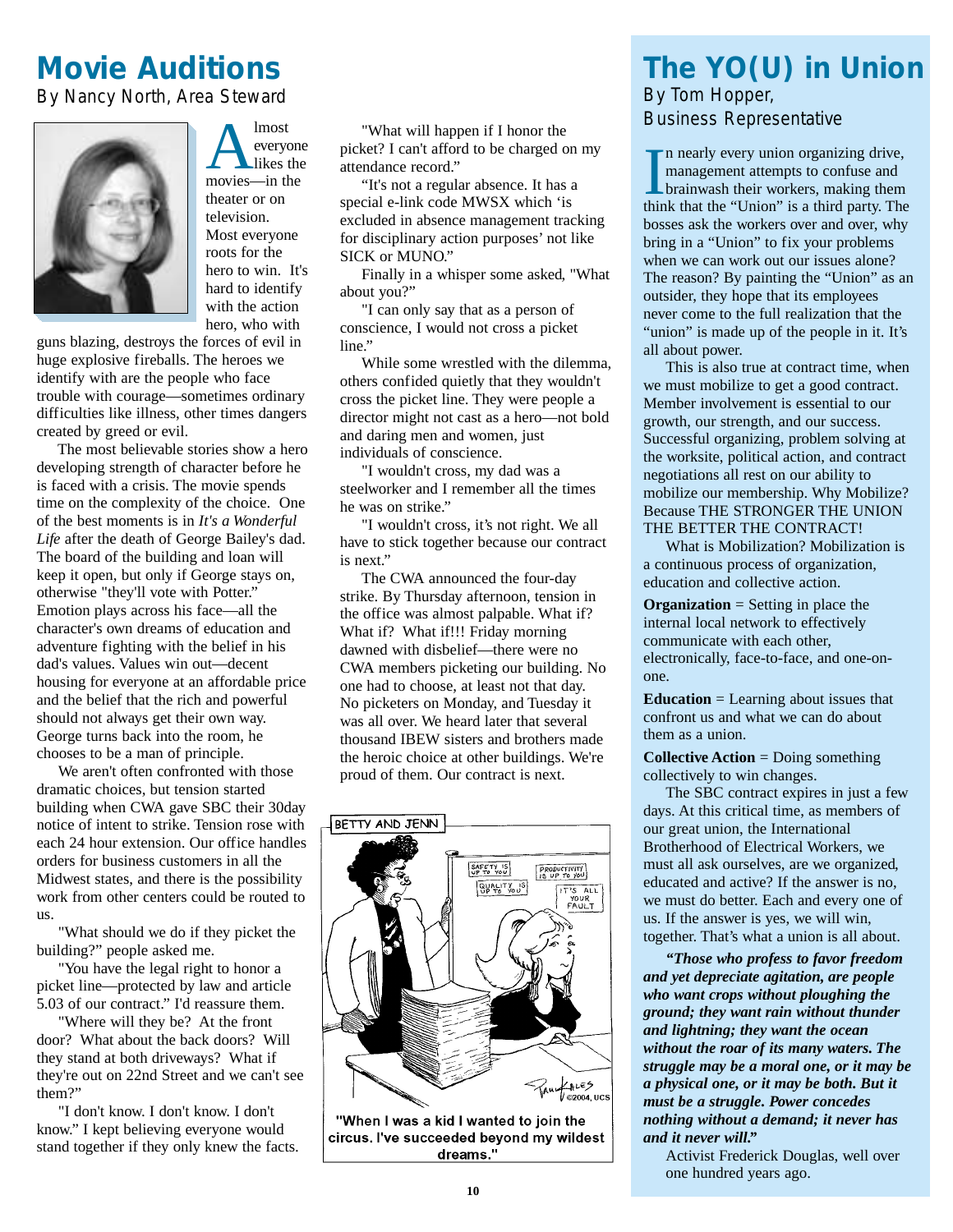

**WHEN: Sunday Aug. 8th**, 1st Shotgun Start at 1:30 **WHERE:** Golf Club of Illinois 1575 Edgewood Drive, Algonquin, IL 847-658-4400

**COST FOR GOLF:** \$80.00 per person Includes 18 Holes of Golf & Cart along with a Homestyle Buffet Dinner. If you chose not to golf you can join us for dinner. Dinner only will be \$22.00 per person.

Monies must be paid to reserve your Tee Time. There are only tee times available for 120 Golfers, and will be on a first come basis. RSVP by July 16th, 2004

*Cut here and return with money to:*

IBEW Local 21, 1307 Butterfield Rd., Suite 422, Attn. Rita Peterson, Downers Grove, IL. 60515-5606

|             | Foursome | Golf Club of Illinois Outing | RSVP by July 16th, 2004 |
|-------------|----------|------------------------------|-------------------------|
|             |          |                              |                         |
| つ           |          |                              |                         |
| $3^{\circ}$ |          |                              |                         |
| $\ket{4}$   |          |                              |                         |
|             |          |                              |                         |

*Cut here and return*

#### **Dinner Only \$22.00 per person**

Please fill out the form below and return it to: IBEW Local 21,1307 Butterfield Rd., Suite 422, Attn. Rita Petersen, Downers Grove, IL. 60515-5606 Dinner will be served approximately at 6:30pm.

I \_\_\_\_\_\_\_\_\_\_\_\_\_\_\_\_\_\_\_\_\_\_\_\_\_\_\_\_\_\_\_\_\_\_\_\_\_\_\_\_will be attending the Dinner only and will need \_\_\_\_\_\_ meals. I've included \$\_\_\_\_\_\_\_\_\_\_\_\_\_\_

Hope to see you there!!!!!!!!!!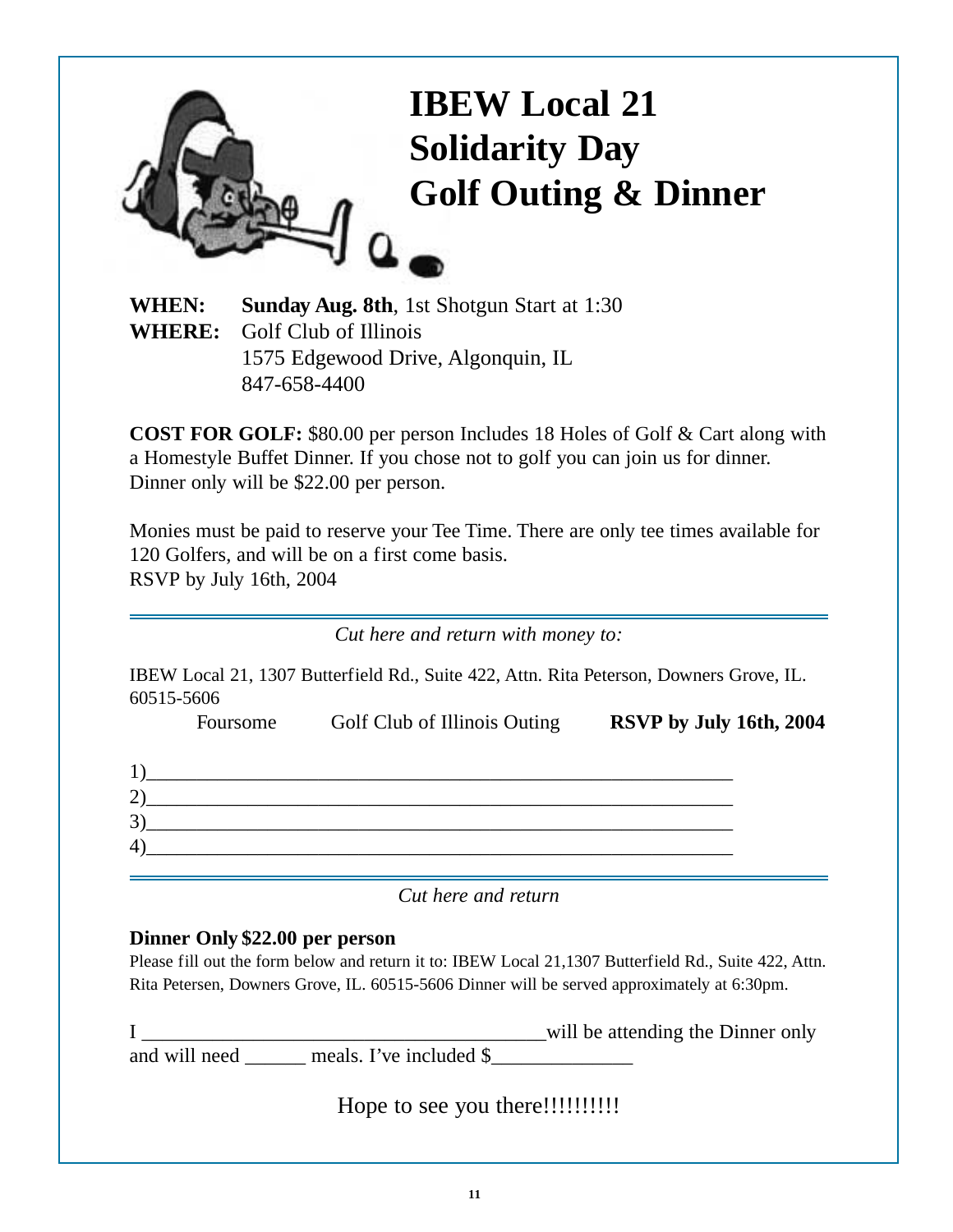

# **IBEW Local 21 Solidarity Day Golf Outing & Dinner**

**WHEN: Sunday Aug. 22nd**, Shotgun Start at 12:00 noon **WHERE:** Oak Terrace Resort 100 Beyers Lake Rd. Pana IL 217-539-4477

**COST FOR GOLF:** \$55.00 per person Includes 18 Holes of Golf & Cart along with a Sandwich Buffet Dinner. Monies must be paid to reserve your Tee Time. There are only tee times available for 72 Golfers, and will be on a first come basis.

RSVP by Aug 1st

Hotel accommodations available adjacent to course call for reservations

*Cut here and return with money to:*

IBEW Local 21, 1307 Butterfield Rd., Suite 422, Attn. Rita Peterson, Downers Grove, IL. 60515-5606

Foursome Oak Terrace Resort Outing **RSVP by August 1, 2004 Downstate Outing**

| $\mathfrak{I}$ |  |  |  |
|----------------|--|--|--|
| 4              |  |  |  |

*Cut here and return*

Hope to see you there!!!!!!!!!!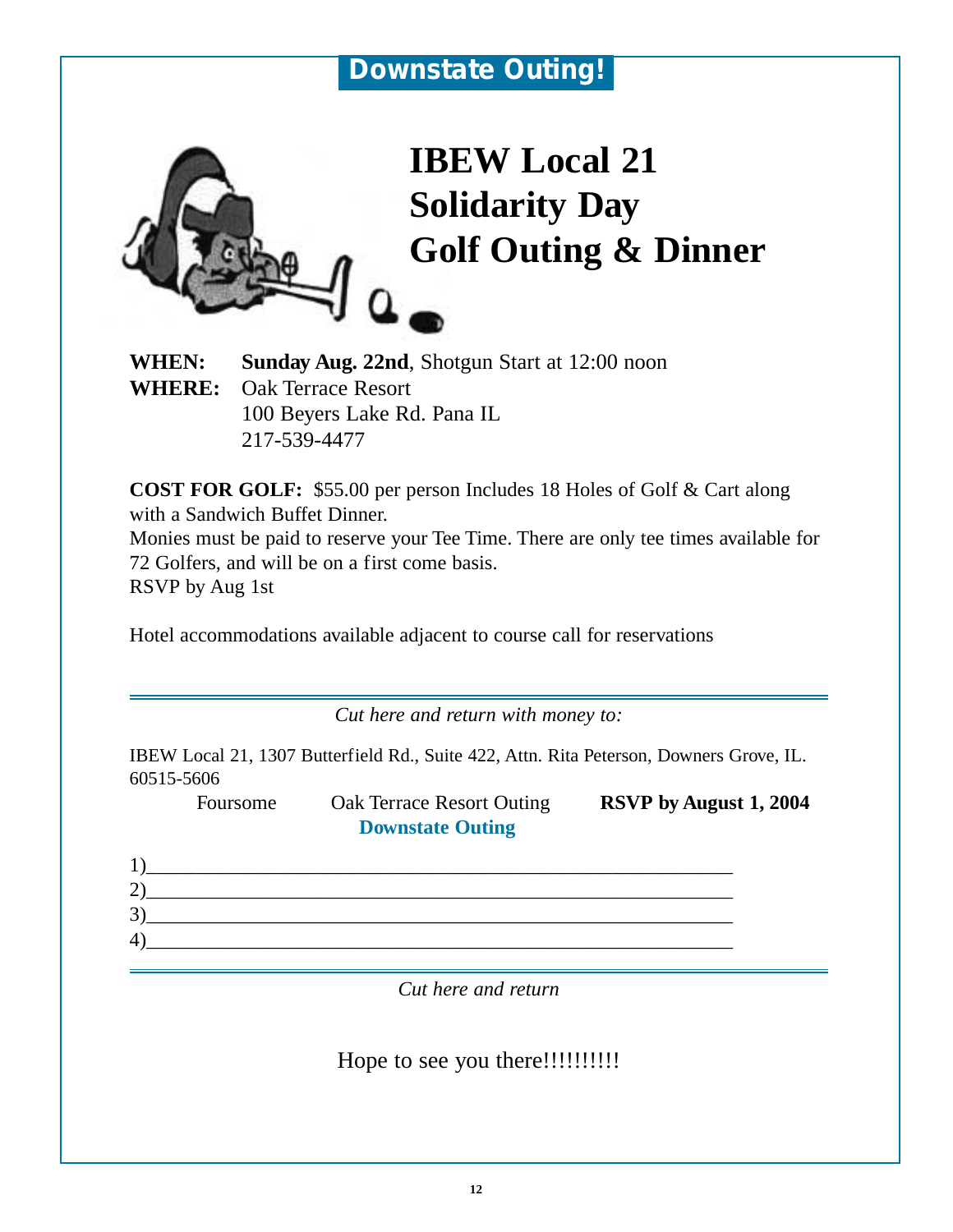# *Lifesaving Award*

rother Thomas Rutecki was on his way to work, waiting for the Metra train at the Downers Grove station on the afternoon of March 2nd, when he spotted Rosetta Wiedemann crossing the tracks on her motorized scooter. He realized one of the scooter wheels became lodged between the track and the wooden platform, trapping the 65 year-old legally blind woman.

"I did a fast walk down there," said Rutecki, who planned to set the woman free by pushing her scooter out of the rut. Before he could reach her, Brother Rutecki spotted a steady light coming around the bend.

"Oh Lord, we've got a train coming," he told himself.

There wasn't much time. As the crossing gates came down around them, he tugged on the scooter's handlebar, but it came off in his hand. When he pulled at the seat, another part came off.

By then, "the train was getting awfully big," said Rutecki, who decided to "forget" the scooter and just save Wiedemann.

Seconds later, as he carried the woman around the gate, the Amtrack train struck the scooter, scattering pieces up to 100 feet away.

The hero went on to work, first calling his boss at SBC to tell him he would be a little late because there had been some "trouble" with his train.

The IBEW acknowledges individuals who perform the highest service, saving another

person's life with its highest award--the IBEW Life Saving Award. President Kastner presented Thomas Rutecki with the IBEW Lifesaving award on May 12th at the Unit 4 meeting in Joliet.

The award includes a letter from International President Edwin D. Hill, a lifesaver lapel pin, and a bronze plaque which states, "The greatest service to



mankind is the saving of a human life. The above named member of the local union, with presence of mind, prompt action, and genuine concern for a fellow man did perform this service on the date specified."

Congratulations Brother, from the officers, staff, and members of our Union.

*Photo by Dave Webster*

# **SBC BARGAINING MEETINGS**

*These meetings have been scheduled to discuss, explain and conduct the taking of a strike authorization vote. Be sure to bring your IBEW Local 21 membership card with you to the meeting. A card check will be conducted at the door and you will need your card to enter and participate in the meetings.*

| Monday, June 14, 7:00                   | <b>IBEW Local #309</b><br>2000A Mall St. (RT. 157), Collinsville, IL. 618-345-5112                             |  |  |  |
|-----------------------------------------|----------------------------------------------------------------------------------------------------------------|--|--|--|
| Monday, June 14, 7:00                   | <b>Tinley Park Holiday Inn Select Convention Center</b><br>18501 S. Harlem Ave., Tinley Park, IL. 708-444-1100 |  |  |  |
| Tuesday, June 15, 7:00                  | <b>IBEW Local #193</b><br>3150 Wide Track Dr., Springfield, IL. 217-544-3479                                   |  |  |  |
| Tuesday, June 15, 7:00                  | <b>Holiday Inn Hillside</b><br>4400 Frontage Rd., Hillside, IL. 708-544-9300                                   |  |  |  |
| Wednesday, June 16, 7:00                | Danville Inn<br>388 Eastgate Dr., Danville, IL. 217-446-2400                                                   |  |  |  |
| Wednesday, June 16, 7:00                | <b>IBEW Local #145</b><br>1700 52nd Ave., Suite A, Moline, IL. 309-736-4239                                    |  |  |  |
| Thursday, June 17, 7:00                 | American Legion Post #979<br>4501 S. Airport Rd., Bartonville, IL. 309-697-2432                                |  |  |  |
| Thursday, June 17, 7:00                 | <b>Best Western Elgin Plaza</b><br>345 West River Rd., Elgin, IL. 847-695-5000                                 |  |  |  |
| <b>BE SURE TO BRING YOUR UNION CARD</b> |                                                                                                                |  |  |  |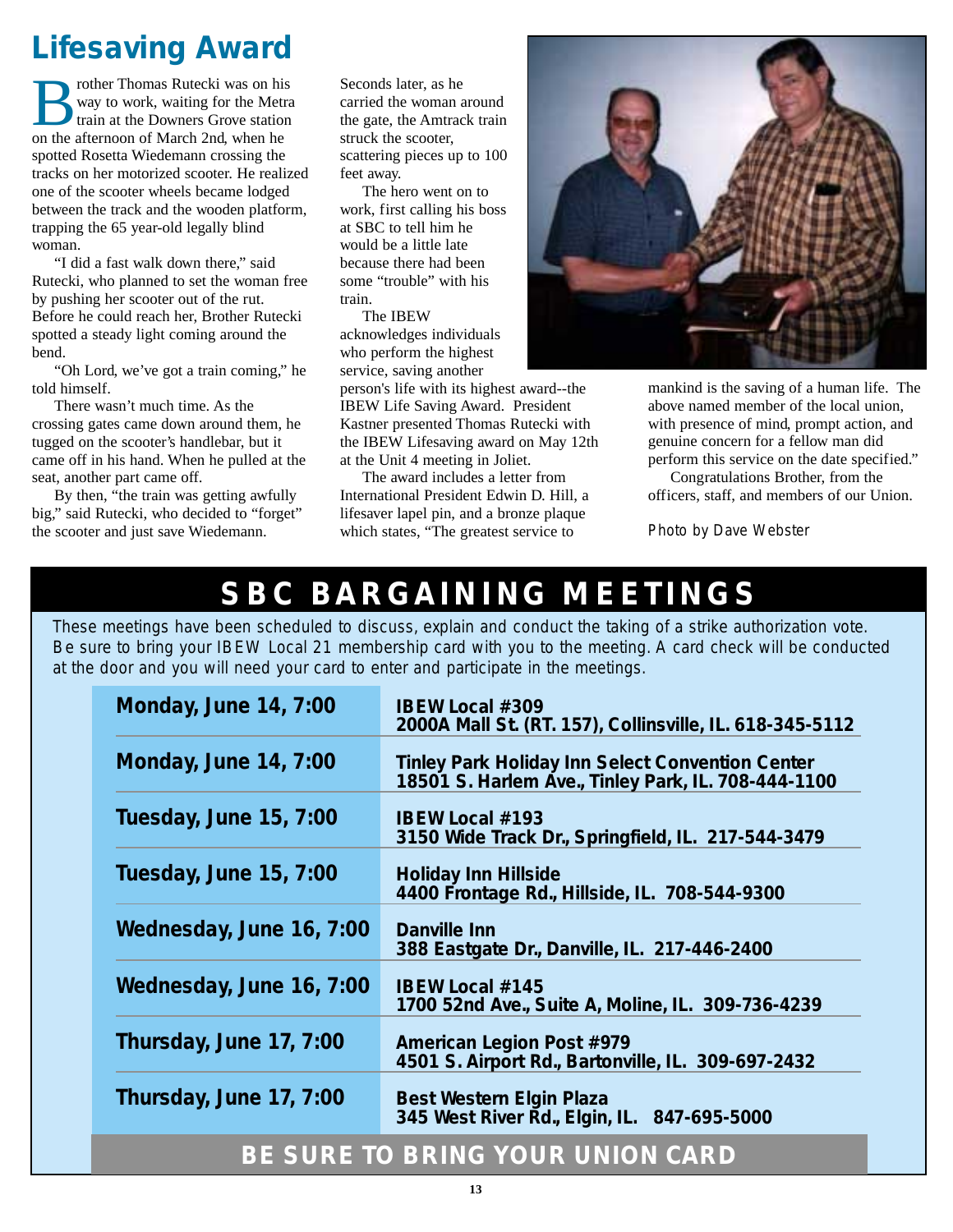# *Corporate Slight of Hand*

*By Michael O'Connor, Chief Steward*



I f you way<br>TV at all<br>you've<br>noticed that f you watch TV at all, you've Wal-Mart commercials of late don't say a damn thing about what they sell. The ads all say how the biggest

company on the NYSE gives a piddling percent of its profit to some community organization, or how benevolent the company is because it gives some oldtimer dignity by making him stand all day in the front of the store without a bathroom break. You get the point—the message is anything but the reality of what Wal-Mart really represents.

Get ready for the same thing from SBC. We all know the drill from the East Coast a couple of years ago. Some of us have even had the Texan's corporate pabulum shoved down our throats in manager's meetings or tailgates recently. Well, here's the latest. In filings last month, SBC announced that it would give all its directors and retired directors \$10,000 worth of telecom services per year, including: local and long distance, high-speed internet and Dish Network. My concession credit for last month was \$11.67. If any directors or retired directors live outside SBC territory, the company will provide cash equivalents to obtain the services. When this was revealed in a California newspaper article, the company was sitting in front of a federal mediator

bargaining with the CWA. This is tantamount to a husband in a divorce proceeding, announcing in open court that he intends to buy his girlfriend a mink coat while putting his wife and child in the poorhouse!

There's a word to describe that kind of display: its avarice! The word means a particular blend of greed and venality, sort of audacity with evil intent. I can only imagine what went through the federal mediator's mind when that announcement hit the negotiating table.

So, let's get down to brass tacks. The CWA went on strike in May for four days to hold what they have. Do you need to hear again how SBC made **\$8.5 Billion** last year in corporate profit? Can you hear enough that its **\$41-Billion** offer for AT&T wireless is the largest all cash merger in U.S. history?

IBEW members have the contract right to honor a legal picket line. It's in Article 5.03 of the Collective Bargaining Agreement. You cannot be disciplined for doing so and you cannot be charged with an absence if you are respecting a picket line by not entering the workplace. So, in short, the CWA's fight is our fight. Many of us, Iím proud to say, did just that and supported CWA. If you lost two dayís pay because your workplace was blocked by a picket line, well, that's the price of a fair contract. Nobody wants a strike. Strikes are divisive and can cause great damage. It was unbelievable that the Whitacre's of the world think they can service customers in 12 states with a bunch of strike-breaking humps and white-collar managers. Pay attention if you own stock in this company,



"Our management strategy is unrelenting psychological abuse without resorting to cheap racial or sexual harrassment."

because I think they actually believed they could do it. If a picket

appears at your workplace what you do becomes a matter of conscience. All I can tell you is that union workers don't cross pickets. Ever.

In closing, just short of a century ago, the author **Jack London** was more passionate and direct about it. His speech, *The Scab*, is reprinted here for your consideration.

"After God had finished the rattlesnake, the toad, and the vampire, He had some awful substance left with which He made a SCAB. A SCAB is a twolegged animal with a corkscrew soul, a water brain, a combination backbone of jelly and glue.

"Where others have hearts, he carries a tumor of rotten principles. When a SCAB comes down the street, men turn their backs and Angels weep in Heaven, and the Devil shuts the gates of hell to keep him out.

"No man (or woman) has a right to SCAB so long as there is a pool of water to drown his carcass in, or rope long enough to hang his body with. Judas was a gentleman compared with a SCAB. For betraying his Master, he had character enough to hang himself. A SCAB has not.

"Esau sold his birthright for a mess of pottage, Judas sold his Savior for thirty pieces of silver, Benedict Arnold sold his country for a promise of a commission in the British Army. The SCAB sells his birthright, country, his wife, his children and his fellowmen for an unfulfilled promise from his employer.

"Esau was a traitor to himself. Judas was a traitor to his God. Benedict Arnold was a traitor to his country. A SCAB is a traitor to his God, his country, his family and his class. NO SCABS"

#### *Do you have a News Story?*

We need your contributions - on disk in Word format at the Union office (paper copy backup is a good idea) or simply paper copy. Or you could email an attachment in Word to both addresses as insurance.

> *Nancy North nancy.north@comcast.net Larry Moeller ljm336@ameritech.net*

*Complete information about all Union Privilege services is available online at www.unionprivilege.org.*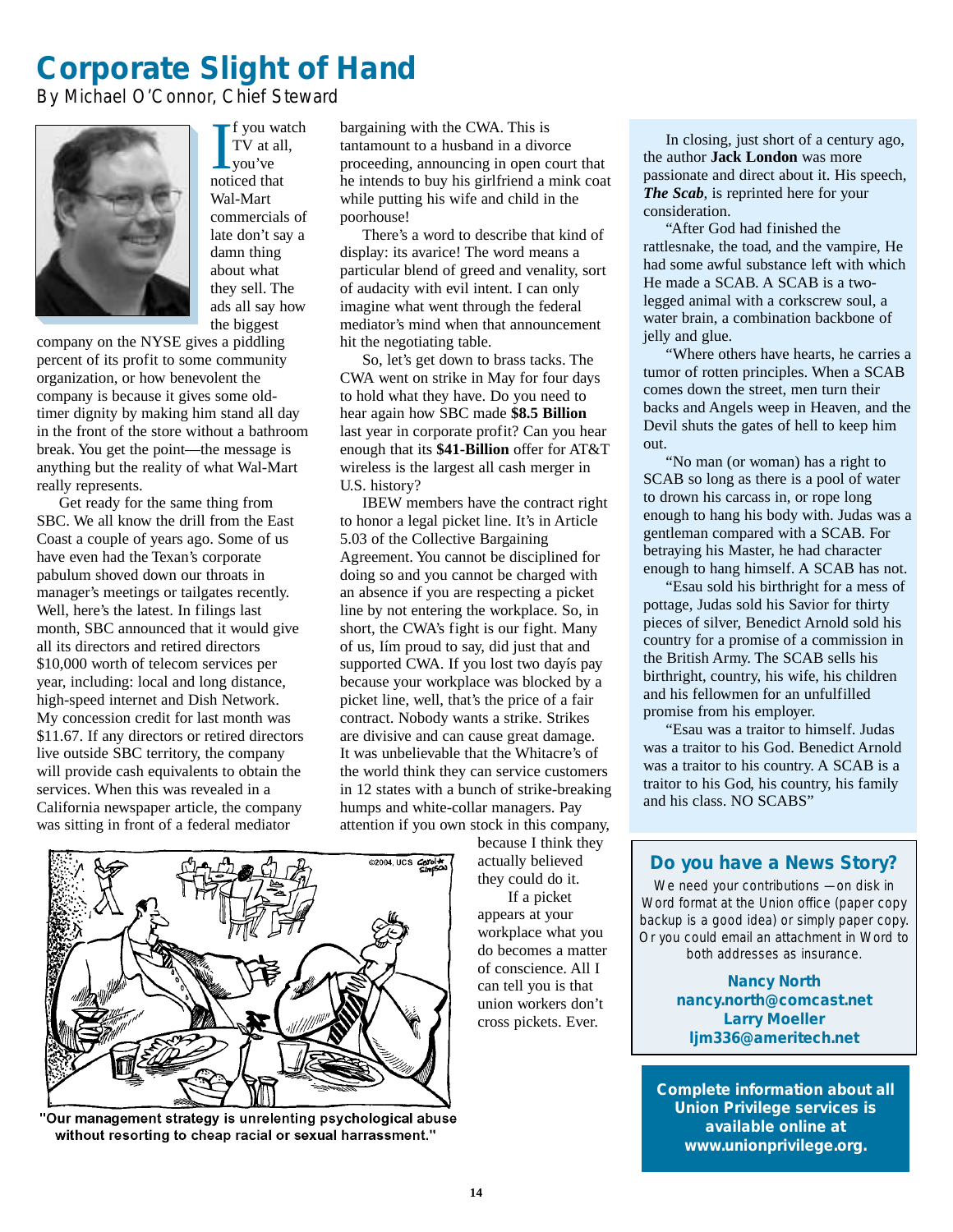# *Make\$ \$en\$e*

*By Bob Borucke, member*

**"...you can be young and have no money, but you can't be old without it."** –Maggie the Cat in Cat on a Hot Tin Roof by Tennessee Williams.

**"I never fear for my personal wealth so much as when Congress is in session"** –Will Rogers.

**Q-**Conventional wisdom mandates retirement stock investing, despite volatility. Why? **A-**Inflation (the cruelest tax of all)! Other

investment vehicles can't keep pace with it, plus we're taxed on those returns.

**Q-**What causes inflation?

**A-**Cheap money and taxes. Fiat money does not maintain its purchasing power over time and taxes cause producers to inflate product price. (Milton Friedman says unions do NOT cause inflation!) Federal, FICA SS (+employer match), FICA HI, state, sales, property, inheritance, death, hidden (liquor, tobacco, gasoline, tires, autos, beer, milk, etc.), license plates, city stickers, driver license, luxury, utility (telephone--we're still paying for The Spanish American War-- water, gas, electricity, cable TV, and satellite dish), are taxes I hold most dear (ha!). Home improvement (resulting in more property tax), airline tickets, baseball game tickets, parking--private & government, meters, tollway fares, etc. are a few more.

**Q-**How does one save enough for retirement safely?

**A-**Well, after those elected lawyers in DC have stolen our income at gunpoint (try not paying if you doubt this), they have REGULATED what we can save, and how!

They 'allow' us vehicles by which we can save tax deferred. 401k's, IRA's (Roth & traditional), and SEPP's are examples. I've opted for Total Stock & Bond Market Mutual Funds in my 401k, while the company still matches with its stock. Given one's age, tolerance for risk and other factors, using these

provides lower volatility (AKA-'beta' coefficient), than individual stocks and managed mutual funds. If you don't trust SBC, find a 'reputable' mutual fund family which has no loading, minimal 12-b1 and management fees. You can replicate with their parallel funds and diversify. Now you are putting your 'eggs' in more than 1 basket—avoiding a giant omelet if SBC pulls an Enron on us! Paying minimal fees gives you better results when you retire- yet you will then pay taxes.

**Q-**What are 'Index Funds'?

**A-**Funds which invests ONLY in Telecom stocks, Goverment bonds, Health Care or S&P 500 members are 'Index' examples. The S&P 500 is the benchmark against which all stock mutual funds are compared and over time (years) beats them all.

**Q-**Why else do I like them? **A-**Total stock market has less volatility than the S&P 500, hence it is less likely to be down once I need the \$\$\$. I suggest one formulates the plan which is best for oneself by making use of a reputable retirement planner doing one's homework. I've chosen one which advertises around our garages, CO's and business offices.

You are less likely to err, making Maggie the Cat wise beyond her proclivities. If you have questions, email me **my2boys5267@yahoo.com.** Recommended reading: The Creature from Jekyll Island by Griffin and Common Sense on Mutual Fund Investing by Bogle.

*Editor's note: Bob Borucke is a working member of IBEW Local 21 at SBC. His opinions are solely his own and do not necessarily represent the views of this newspaper or IBEW Local 21.*



### *A Thud of a "Boom" By Jim Hightower*

**Despite George W's recent<br>that, 'sis-boom-bah, the economy<br>is surging and The Boom Is Back' most** cheerleading effort to convince us is surging and The Boom Is Back,' most Americans are shaking their heads and saying, a boom for whom?

With the mass offshoring of both bluecollar and white-collar jobs, and with the Wal-Martization of wages and benefits here at home, itís no longer just the unskilled, down-and-out, abject poor who are left out by our "boom boom" economy, but also skilled, formerly-middle-class workers.

There's a quiet crisis spreading in the America that Washington and Wall Street either never visit or ignore. I'm not talking about the inner cities, but the middle-class suburbs, where even hunger is a growing problem.

"Food insecurity," as the jargonists label it, is up by 15 percent in the last four years. That's one-and-a-half million new people now struggling to put food on their tables. One soup kitchen serving 11 Connecticut suburbs says 80 percent of its clients have jobs—mostly low-wage, nobenefit, Wal-Martized jobs.

Likewise, affordable housing needs have long been ignored by both government and commercial developers, so 94 million of our people now have "significant" housing problems. That's one-third of the population of the richest country on earth.

Worse, 40 million of us now have housing problems ranked as "severe," meaning their housing is either severely substandard, severely unaffordable, or both. Housing prices go up, while most people's incomes stay flat or go down... and the affordable housing crisis mushrooms.

Meanwhile, the richest among us get the bulk of federal housing subsidies. Not only do multimillionaires enjoy full mortgage deductibility on their main mansions, but also on their Park Avenue condo, their Aspen getaway home, and their summer place at the beach.

If the elites continue to ignore the hard realities faced by a growing majority of us, they'll need to build mighty high fences around their own compounds.

*–Jim Hightower is a best-selling author and speaker from Texas*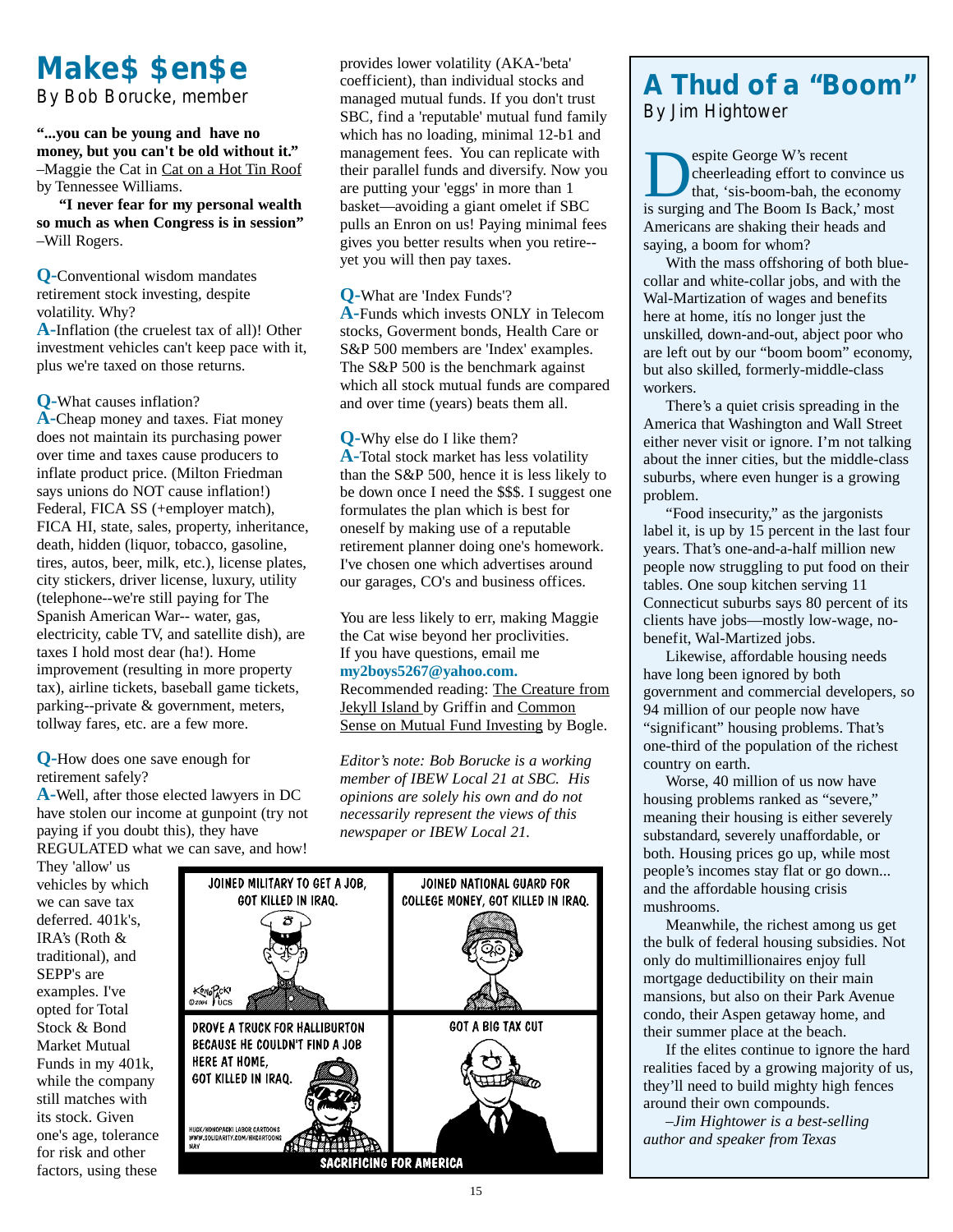# *Opening Day*

*By Kevin Curran, Business Representative*

**The Service Reps at Total Grace** on Chicago's north side went a step beyond red shirts for the first day of contract bargaining. On May 6th they participated in informational picketing in the afternoon. It caused a minor traffic jam as drivers—including Cubs fans leaving the game—slowed down to read the signs.

Management attempted to intimidate the members who were picketing by having seven managers stand on Western Avenue and take the names of all the picketing members. The members here did not back down. In fact, even newly hired members still in training picketed. Some members even taunted the managers telling them to make sure they spell their name right.

The next thing you know, the police showed up. To keep a long story short, the Sergeant asked Chief Steward Deb Maples, "What's going on?"

Deb explained, "It's the 1st day of bargaining, and we are showing support for the bargaining team."

The Sergeant said, "Okay, just keep the line moving, don't block the entrances." Then he asked her, "Who are the seven people just standing on Western?"

She told him, "They are all managers." The policeman then got out of his car and told the managers they can't just stand there and loiter. They either need to start moving with the rest of the group of picketers, or they need to get off of public property.





*Photos by Deb Maples. Bethany Shavins and Joy Watson*



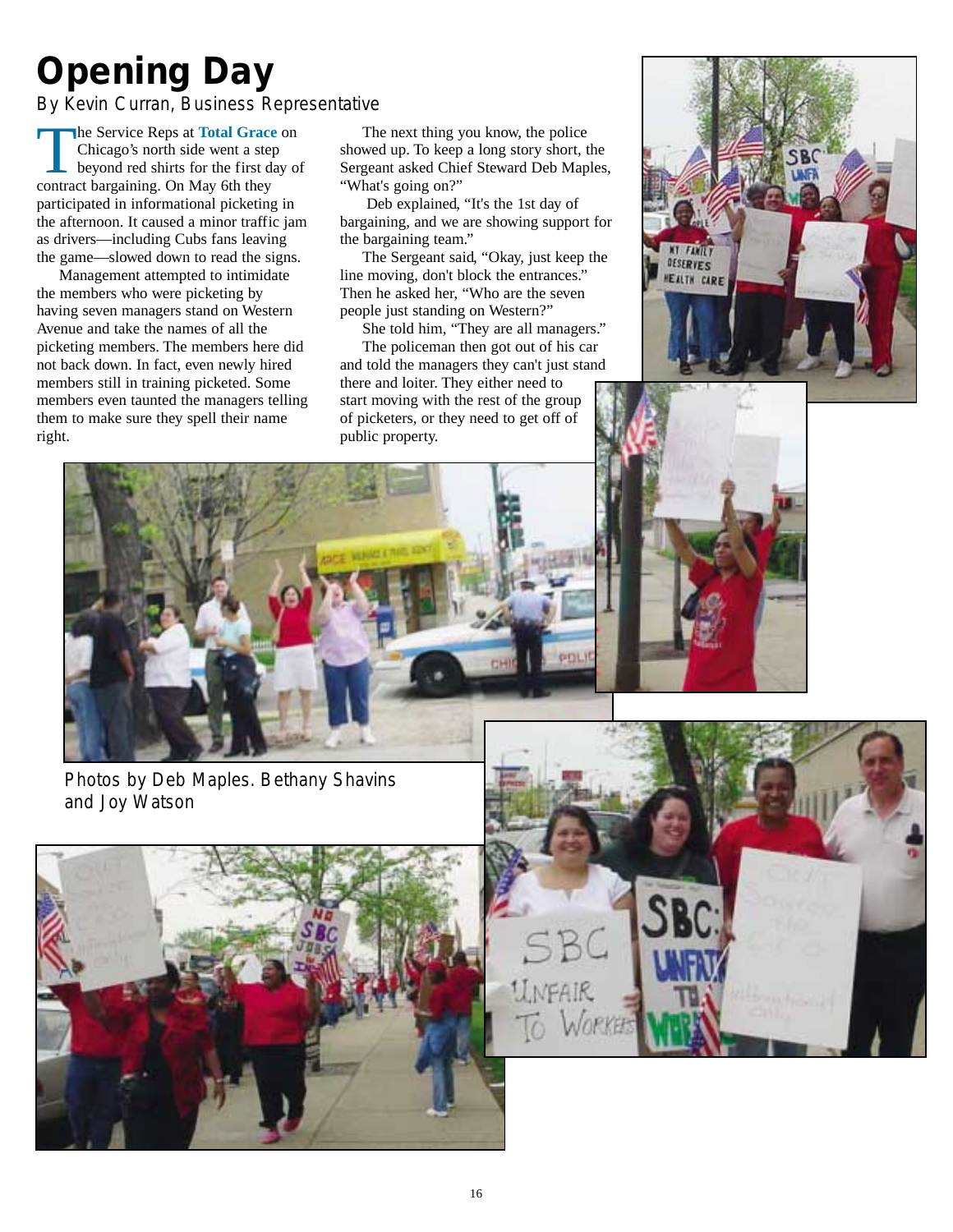# *Safety Road-eo Winner*

*By Tom Moran, Chief Steward*



*L to R: Chris Olson, Mike Sterricker, Roger Aguilera, and Steve Yandell.*

*Photos by Jim McLauchlan*



In an effort to increase awareness of<br>driving safety, Local 21 and SBC<br>agreed to sponsor an I&R Safety Roa<br>eo. The four district winners met for the n an effort to increase awareness of driving safety, Local 21 and SBC Lagreed to sponsor an I&R Safety Roadfinal round of competition at the largest garage in SBC, the Hastings garage in Chicago on April 15, 2004: Roger Aguilera of south suburban, Chris Olson of Chicago, Mike Sterricker of north suburban and Steve Yandell of outstate. After the five events, Roger Aguilera of the Villa Park garage was declared the state-wide winner.

The five events in the Road-eo are:

**1.** Drive the vehicle's front right tire through a row of 6 tennis balls (3 on one side, 3 on the other, each 6 inches apart.) without hitting any of them, 10 points deducted for each ball hit.

**2.** Pull in parking, which requires the

driver to position and stop the vehicle as close as possible to a barricade without making contact with the front barricade or the two side barricades.

**3.** Back in parking, which has the same objective as the pull in parking, except the measurement is taken from the rear bumper instead of the front.

**4.** Parallel parking, which requires the driver to position and stop the vehicle as close as possible to the curb, without hitting any barricades in front or behind.

**5.** The final event is stopping the vehicle at a stop line without letting the front bumper go over the line.

Not everyone can be the state safety winner, but we can all work safe every day. Remember, the company will still suspend you for having motor vehicle accidents.

# *Illinois Exempts Itself from New Overtime Rules*

Ilinois has become the first state to<br>release itself from new federal overtime<br>pay rules. Gov. Rod Blagojevich signed<br>Senate Bill 1645 in April after it was passed llinois has become the first state to release itself from new federal overtime pay rules. Gov. Rod Blagojevich signed by both houses of the Illinois legislature, but before the Department of Labor issued final federal rules on April 20. The state law exempts Illinois from portions of the proposed rule that will redefine overtime coverage for many workers under the Fair Labor Standards Act.

Without the state's action, Blagojevich said, some 375,000 Illinois workers could have been classified as executive, administrative or professional and become ineligible for overtime pay under clauses in Bush's original proposed rules.

Applauding the action, Illinois AFL-CIO President Margaret Blackshere said, "The importance of this legislation should resonate all the way to the White House and the federal Department of Labor. We have sent a powerful message to George Bush and Secretary of Labor Elaine Chao that in Illinois we will not allow working families to be penalized in order to unduly protect corporate profits."

The overtime issue became a major topic early in the 2004 election season. Despite a massive labor-led public outcry and a bipartisan effort in Congress to retain or expand existing coverage, President Bush pushed ahead to apply new rules that will exclude many workers from overtime coverage.



Chief Steward Mike Roach with Fred Washausen, who is retiring after 45 years of service.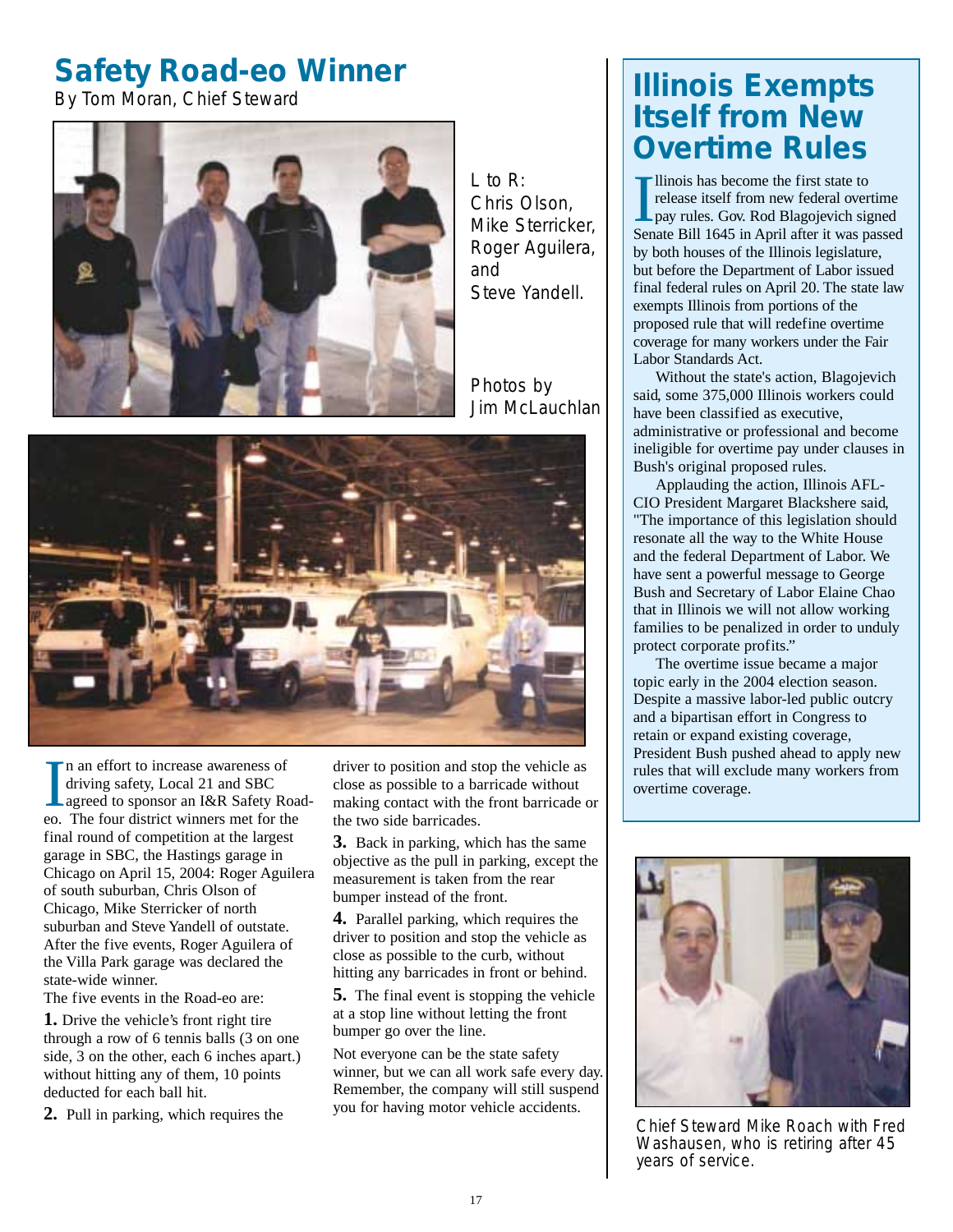### *Letters to the Editor*



I am writing to respond to one of the "Letters to the Editor" in the April 2004 *Frontline.*

The letter is from Charlie Warfield, Jr. And while I agree with some of his points, I would have to differ on his recommended consideration areas, at least in part. While a college degree is nominally supposed to be achieved by learning, that is both not necessarily true, nor is a college degree necessarily relevant to the job.

As an example, you can get a college degree for English Literature, but that would have little relevance for anyone with a position in any of the field operations forces, so it shouldn't really get weighed in for a person's pay.

Equally, as a college drop-out, I have to say that my knowledge gained in other fashions is of great value to my supervisor, who has made me one of his "Go To" people for the areas where my knowledge applies. Also, while I would like to return to college for my degree, it is currently out of the question, due to the changes in the corporate educational aid program, and my work schedule. Since I am one of the "late shift" techs for my organization, a workday of 11 am until 8 pm pretty much kills normal day and evening class hours.

Sure, I could give up my weekends, but I would really like to have some time to have a life, thank you.

So, I think that while seniority has its uses, there should, indeed, be some sort of merit-based system available, too. Merit-based meaning that there are rewards for those who demonstrate more than basic competency at the required skills for their position, not just a blanket award for passing enough Fine Arts credits to get a degree in Drama or some such.

Please note: I am not trying to insult

actors, just pointing out that "college degree" does not always mean relevant training for the occupation held.

Marty Weil Customer Systems Tech – DSL Arlington Hts, IL

Editors' note: *Marty Weil is a working member of IBEW Local 21 at SBC. His opinions are his own, and do not necessarily represent the views of this newspaper or IBEW Local 21.*

To The Editor:

In a recent issue of *Frontline*, I published a letter with the good-faith intent of suggesting positive change and fresh ideas as we approach a new contract.

Regrettably, my remarks had the exact opposite effect and served only to create ill will and divisiveness at a time when more than ever we should be pulling together.

I don't recall if I was having a bad day, or perhaps suffering from "cabin fever" over the long winter, or whatever. I can say that my previous statements do not reflect my true feelings and I certainly wasn't purposely seeking to offend or upset anyone.

There are many paths to the same goal; I took it for granted that no one path is any better or more worthy than another. I also overlooked the maxim that from experience comes wisdom. These are mistakes that I do not intend on repeating.

I was flat-out wrong. I am sorry for my hurtful statements and ask the Local 21 membership to accept my sincere apologies.

#### Charlie Warfield, Jr.

Editors' note: *Charlie Warfield, Jr. is a working member of IBEW Local 21 at SBC. His opinions are his own, and do not necessarily represent the views of this newspaper or IBEW Local 21.*

#### Dear IBEW 21 staff,

As the contract deadline nears closer many members like myself are becoming more informed on the important issues that will affect our future. Job security,

healthcare, and wages seem to be the most significant. Although dignity and pride cannot be bargained for, it is what all members deserve.

There are many reasons the members of the IBEW 21 deserve a substantial pay increase. Shortly after layoffs work loads increased along with time commitments, scheduled weekends, and holidays. With increased workloads techs were pressed hard to meet commitments while being encouraged to become salesmen. As commitments increased so did the number of people scheduled on weekends and holidays. Which in turn saved the company from paying overtime, and basically took more precious days from our families, for less money.

As if this wasn't degrading enough SBC decided to pull the reins tighter by monitoring once trusted employees with GPS. A so-called safety and dispatching tool turned into a disciplinary tool used by bosses to intimidate and badger employees. Union members were harassed and questioned about lunches, breaks, bathroom stops, material pick ups, arrivals, departures, etc, etc. Overall transforming good employees into bitter, stressful, dissatisfied, and underpaid workers. It seems the money it took to install and monitor thousands of us would have been better spent investing in our wages, benefits, and morale!

As SBC was busy belittling its employees our country continued to witness white-collar crime on the news. Many Americans watched their dreams of retirement vanish through corporate greed. Lifetime investments became worthless apologies from CEO's. Making it hard to presume our investments will be secure in our future.

So with lack of job security, dignity, stable healthcare, and trustworthy savings plans our members deserve a considerable wage increase. Everything else is just empty promises of future prosperity. The proof of our labor is shown through the revenue SBC makes. It is unacceptable to tolerate that revenue as part of an equation to determine corporate bonuses. We earned it and we deserve it!

In Solidarity, Tim Stacy

Editors' note: *Tim Stacy is a working member of IBEW Local 21 at SBC. His opinions are his own, and do not necessarily represent the views of this newspaper or IBEW Local 21.*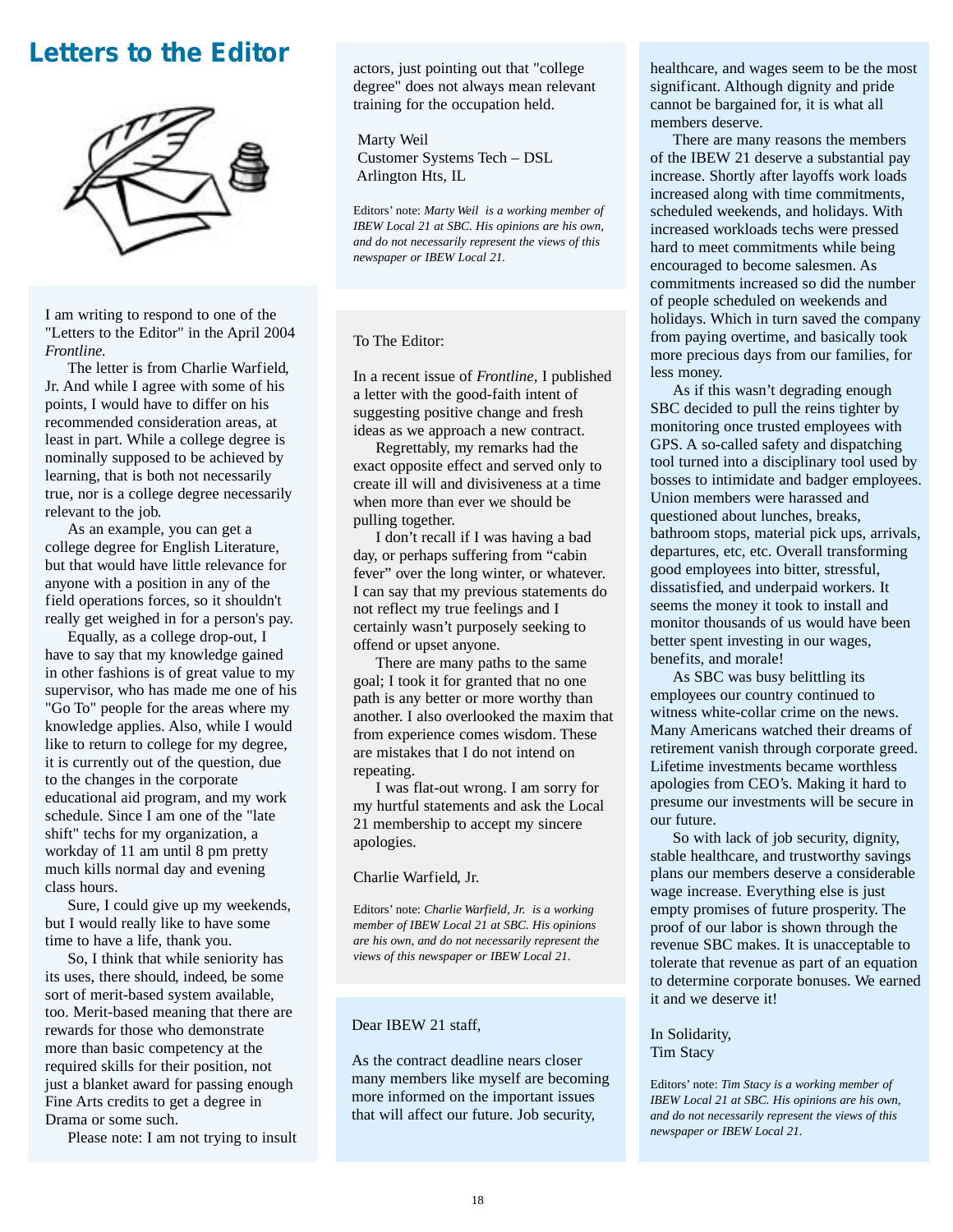# CONGRATULATIONS LOCAL 21 RETIREES

#### *DECEMBER 2003*

Mike Cwichon Elise Tiffany Stanley Slachetka John Shea Jr Sharon Brockington Tomothy Mathews Cindy Marino Marsha Tibbs Chonte McClain Bridgitte Doty Marcus Johnson Cathy Haywood Leonard Wolst Joseph Addante

*Correction: The editors want to apologize for misspelling retiree Sue Dembinski's name in the April issue.*

#### *FEBRUARY 2004*

Michele Steht Phyllis Friend Laura Rowand Sandra Perez Vaghan

#### *APRIL 2004*

Forrest Stennis Randall Slaton Robert Walters Elizabeth Lee Patricia Murphy

#### *MAY 2004*

John Marella Shirley Graham William Novak Sharon Sheldon Portia Tucker John Van Bergen

#### *JUNE 2004*

John Rastovski Christine Smith Bessie Carpenter Gary Smith Marihelen Lynch Leo Forman Jennifer Ramerez Anthony Folinazzo Jr James Kurzawinski Gerald Styx Paula Tonellato Deborah Anderson Barbara Gilboy Ottie Murry Sally White

#### *City of Chicago 911 center retirees*

Kim Adams Adeline Barrons Vanetta Beason Cheryl Cephas William Condon Reginald Crosby Shirley Frieri Louise Gray Jessie Hampton Valerie Jackson Cassie Johnson Cecelia Johnson Veronica Lake Annetta Montgomere Melva Nash Lydia Pulido Florence Rose Patrick Savage Rosemarie Schlesser Norma Torres Alex Zelchenko

# *Information Alert*

Members must be in good standing for 10 consecutive years with IBEW Local 21 (or former Locals 165, 188, 336, 383, or 399) immediately preceding their retirement in order to receive a retirement from the Local Union. These members must be severing their employment with the employer. Stewards, Area Stewards, Chief Stewards, and Business Reps can request applications by calling Nancy Kopydlowski at the union office 630 960-4466 X234.

# *IBEW Local 21 Retiree's Club Update*

Te've had another busy two months developing our Retiree Club. We now have our first charter organized for the Unit 2 area, the Oak Forest Charter. They are moving along and are in the process of electing a board who will be ready to assist us in any way they can. If you live around that area please contact us to join as a member of the Charter.

Around the state we will be having a Retiree Club meeting prior to every Unit meeting from now until further notice. Please come out when the meeting is in or around where you live and keep up with all the information. We hope to see you there.

If you didn't see the flyers, we are having two solidarity golf outings this year. This is the first year we are able to have a shotgun start and all finish at the same time. A dinner for all members, retirees, and their significant others will be served immediately after the golfers are done. Come join us for golf or if you don't golf, just come out for dinner and some fun. Please feel free to contact the office for information or visit the website for

information. See the flyers on pages 11 & 12 of *Frontline*, or go the website **www.ibew21.org** Come out and join in the solidarity.

Several retirees joined us on the bus trip to the shareholders' meeting in Columbus, Ohio. They saw first hand how we could all work together and fight against SBC's greed. They walked with us to the rally and heard the news as we did the company backed down on making the CWA retirees pay a premium for their benefits. We plan on fighting together to get an agreement for all IBEW retirees on this issue.

If you have Internet access please go online and follow the links to add your name to get the bargaining updates. It's the easiest way to keep up with what is happening.

See you at the meetings!

Thank you, IBEW Local 21 Retiree Club Committee Jim McLauchlan Cheryl Crooks Michael Roach

# *Oak Forest & Gurnee Retiree Clubs Have Arrived*

The Oak Forest Retiree Club (Charter<br>
#15), elected a President, Leonard<br>
Trentz, a†Vice-President, Richard<br>
Ratzel and a Secretary/Treasurer Brenda #15), elected a President, Leonard Ratzel and a Secretary/Treasurer, Brenda Howington, on Tuesday, May 18, 2004.

The club next meeting will be June 14, 2004 at 6:00 pm in the Tinley Park Holiday Inn Select Convention Center. The address is 18501 South Harlem Ave, Tinley Park, Il.

The Gurnee Retiree Club (Charter #5), elected a President, Sue Davern, a Vice President, Donna Lill, and a Secretary/ Treasurer, Tree Szwed on Thursday May 21, 2004.

Congratulations to all of you and this is only the beginning of many Charters to follow. Come out and join a club near you and help plan events and discuss issues related to retirees.